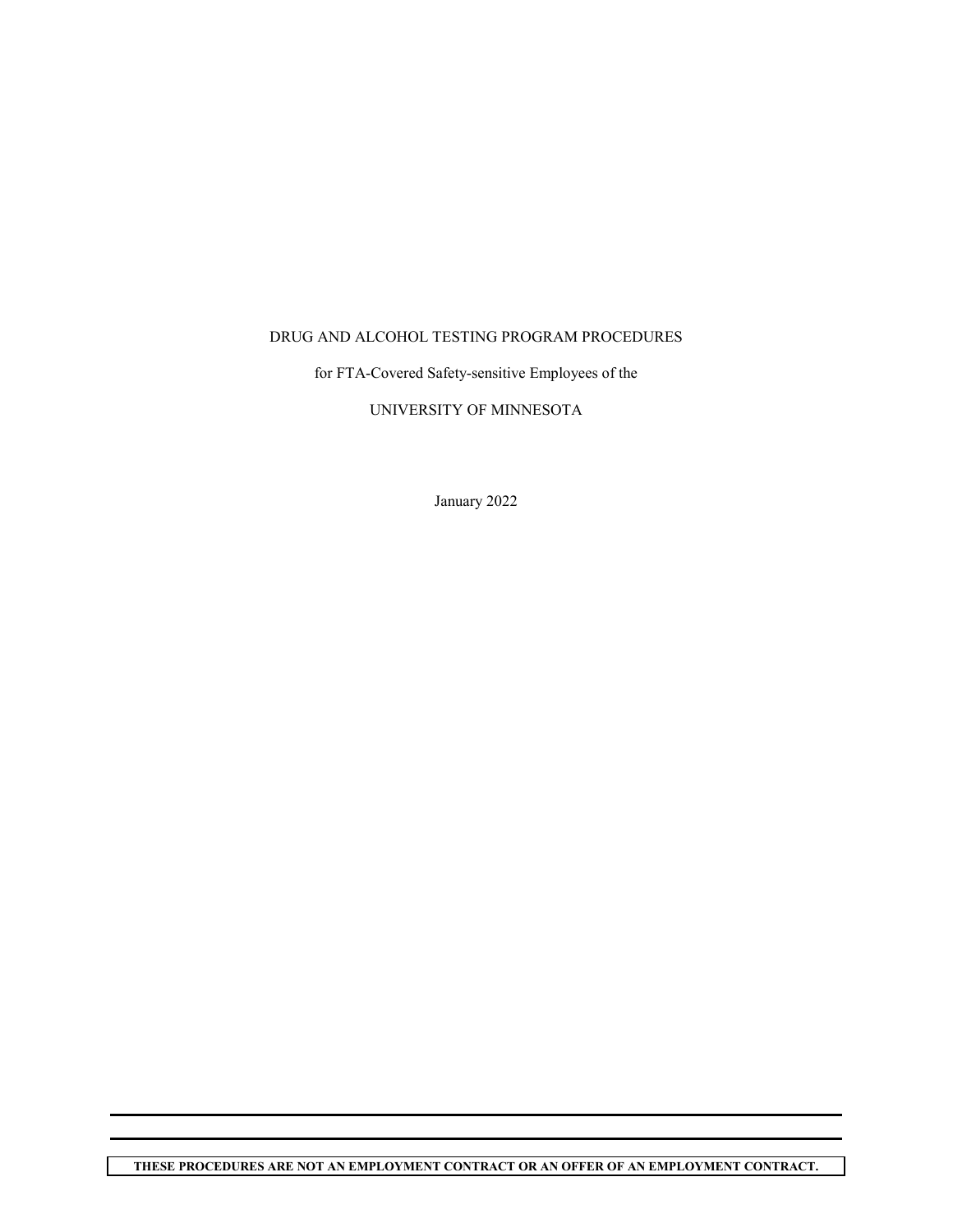# **DRUG AND ALCOHOL TESTING PROGRAM PROCEDURES**

**for FTA-covered safety-sensitive employees of the**

# **UNIVERSITY OF MINNESOTA**

| <b>TABLE OF CONTENTS</b> |          |  |
|--------------------------|----------|--|
| <b>Section</b>           | Page No. |  |
|                          |          |  |
|                          |          |  |
|                          |          |  |
|                          |          |  |
|                          |          |  |
|                          |          |  |
|                          |          |  |
|                          |          |  |
|                          |          |  |
|                          |          |  |
|                          |          |  |
|                          | .9       |  |
|                          |          |  |
|                          |          |  |
|                          |          |  |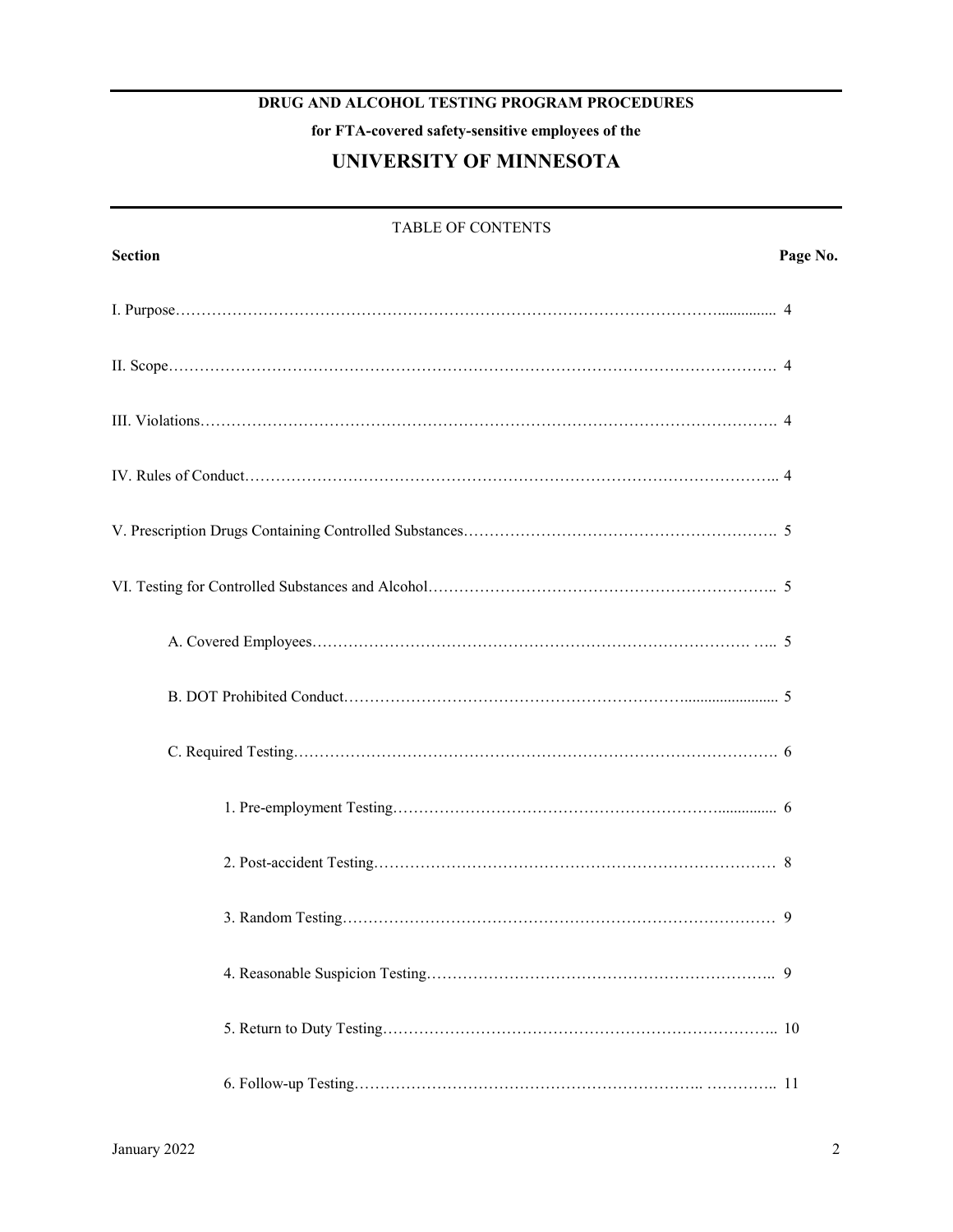| <b>Section</b>                                                                     | Page No. |
|------------------------------------------------------------------------------------|----------|
| VI. Testing for Controlled Substances and Alcohol (continued)                      |          |
| D. General Testing Information (Standards and Integrity of the Testing Process) 11 |          |
|                                                                                    |          |
| F. Controlled Substances Testing, the MRO Process and the Reporting of             |          |
|                                                                                    |          |
|                                                                                    |          |
|                                                                                    |          |
|                                                                                    |          |
|                                                                                    | 16       |
|                                                                                    |          |
|                                                                                    |          |
|                                                                                    |          |
|                                                                                    |          |
|                                                                                    |          |
|                                                                                    |          |

## TABLE OF CONTENTS, Continued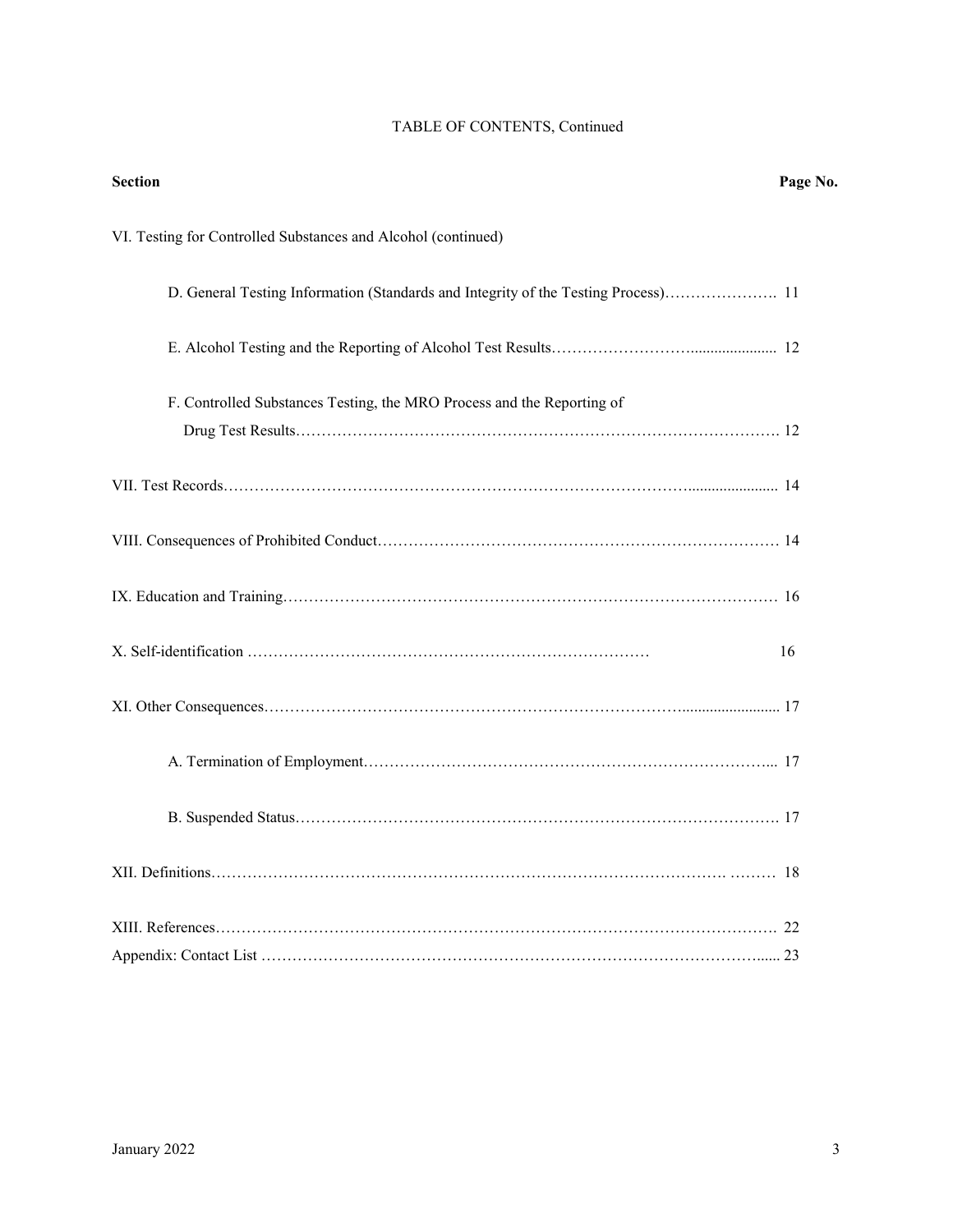#### **I. PURPOSE**

The following procedures have been established to implement the requirements of the Federal Transit Administration (FTA) and the U.S. Department of Transportation (DOT) related to alcohol and controlled substances for employees of the University of Minnesota (U of M) who are drivers, dispatchers, mechanics and/or supervisors performing safety-sensitive functions for the University's paratransit system. The overall goals of this testing program are to ensure a safe and drug-free transportation environment, to reduce the potential for accidents and casualties related to accidents involving University-owned /-leased vehicles, and to cooperate with the U.S. Department of Transportation and the transportation industry in efforts to eliminate the misuse of alcohol and the illegal use of controlled substances by University employees who are subject to FTA drug and alcohol testing laws.

With these objectives in mind, the following policy and procedures have been established for FTA-covered employees. Full compliance with the Drug Free University Policy and this DOT Drug and Alcohol Testing Program is a condition of employment with the University of Minnesota.

#### **II. SCOPE**

This Drug and Alcohol Testing Program Procedures for FTA-covered safety-sensitive employees applies to all full-time and part-time employees who are "covered employees" as defined in Section VI [A]. In addition, these procedures cover all applicants for positions as described in Section VI [A].

#### **III. VIOLATIONS**

A covered employee who violates the FTA prohibitions of these procedures (Section VI [B]), must be immediately removed from all FTA safety-sensitive functions (as defined in Section VI [C] of these Procedures). Under the University's independent authority, violation of these procedures may also be subject to disciplinary action as established by University Human Resources Policies and Procedures, bargaining unit agreements, Civil Service Rules, and P&A Guidelines.

The University also reserves the right to take action against a covered employee, where appropriate, for violation of other general University policies, procedures and/or rules, defined in rules that are separate from this policy.

#### **IV. RULES OF CONDUCT**

- A. A covered employee may not engage in any of the conduct(s) prohibited in Section VI [B].
- B. A covered employee who refuses to submit to required testing (see definition of *refusal* under section XII), under the University's independent authority, will be considered to have voluntarily resigned.
- C. Under independent authority as established by the Drug Free University Policy, the University prohibits the possession of alcohol, or the sale, purchase, manufacture, possession or transfer of an illegal drug, or being under the influence of alcohol or of an illegal drug, during all work time, including meals and breaks; any time while on University property; at a job site, shipper/receiver site, truck stop, rest area on University business; or in a University-owned /-leased vehicle.
- D. Under independent authority, the University prohibits the use of any over-the-counter medication by a covered employee during working time if such use may detrimentally affect or endanger the safety of coworkers, customers or members of the public; the employee's job performance; or the safe or efficient operation of the University or its property.
- E. An employee who uses prescribed medication(s) for a controlled substance will not be permitted or required to perform covered service until and unless the primary Designated Employer Representative (DER) is provided with appropriate authorization from the prescribing licensed medical professional. [See explanation in Section V, Authorized Use of Controlled Substances.]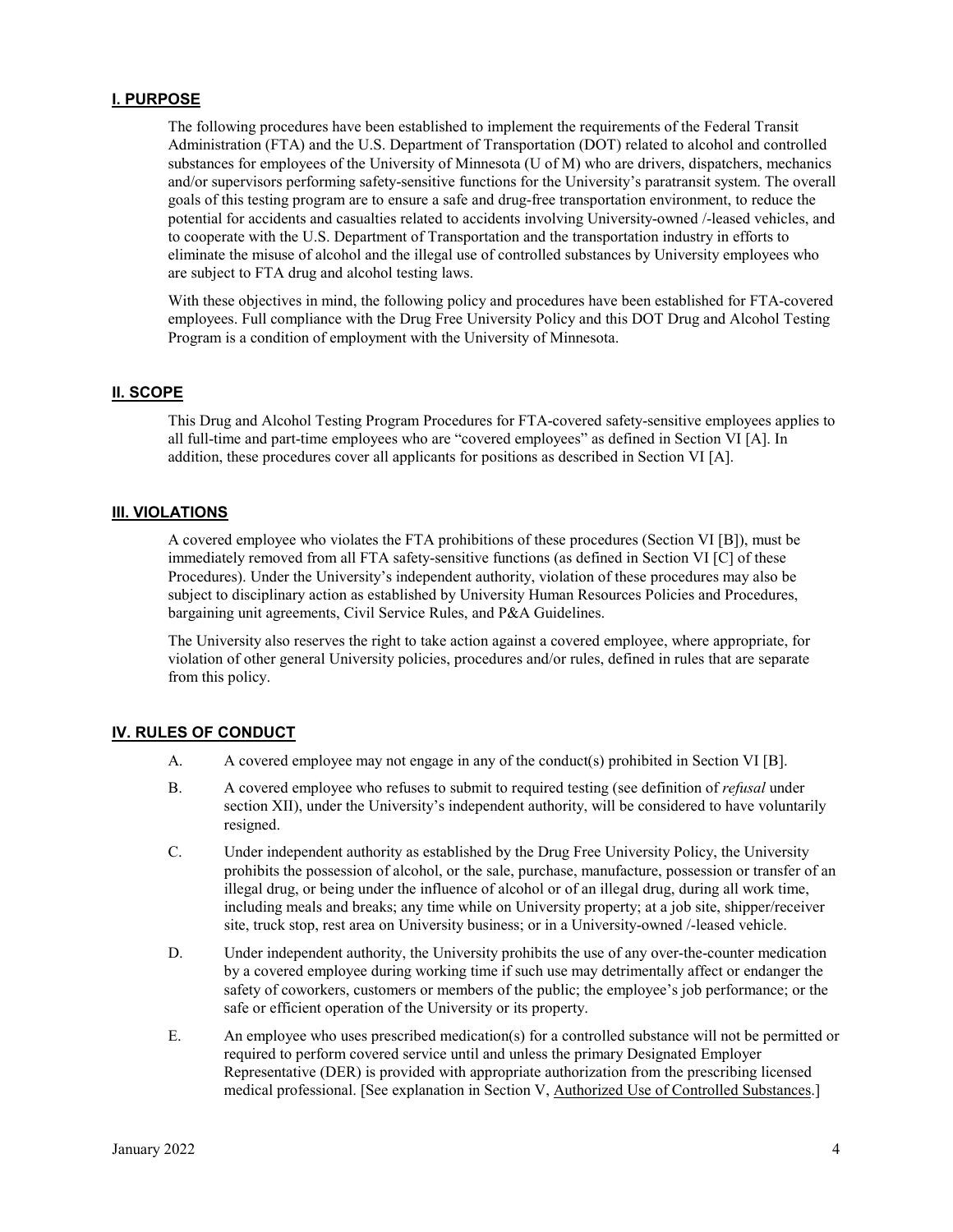- F. Cases of suspected trafficking, possession or use of illegal substances or drug paraphernalia on University property in or on University vehicles will, under independent authority, be subject to disciplinary action as established by University Human Resources Policies and Procedures, bargaining unit agreements, Civil Service Rules, and P&A Guidelines.
- G. The University encourages employees who wish to voluntarily seek assistance for questions or problems related to drugs and alcohol to contact the University's Employee Assistance Program (EAP). FTA-covered safety-sensitive employees who seek assistance will be removed from safetysensitive functions during the time of assessment and rehabilitation, but their admission of use will not be considered a FTA Drug and Alcohol Testing Program procedures violation.
- H. If a covered employee is concerned about drug and alcohol use, drug trafficking, or of safety or job performance by a coworker at work, including that of managers and supervisors, such concern may be reported confidentially to the Designated Employer Representative (DER).

## **V. PRESCRIPTION DRUGS CONTAINING CONTROLLED SUBSTANCES**

If a covered employee undergoes prescribed medical treatment with a controlled substance, he/she is required to report this treatment to the DER, who will take steps to investigate whether the covered employee's job assignment can be temporarily changed during the period of treatment or whether other accommodations may be appropriate.

The University requires a covered employee to provide written documentation from the prescribing licensed medical practitioner that the covered employee no longer takes the medication(s) before being allowed to resume driving a paratransit vehicle or performing other safety sensitive functions. The University reserves the right to obtain an independent medical opinion regarding the potential effects of a prescription or overthe-counter drug on a covered employee's ability to perform safety-sensitive functions or other aspects of his/her job. Further, the University reserves the right to place any covered employee taking medication(s) on non-safety-sensitive duty, pending a decision as to whether the covered employee may continue to perform his/her regular job duties while taking the medication(s).

The University may, as it determines necessary, temporarily reassign the covered employee to non-safetysensitive functions for the duration of his/her use of such drug(s). However, due to the safety-sensitive nature of most of the jobs that involve safety-sensitive work, the University can make no guarantee that these accommodations can always be made.

If a covered employee engages in illegal use of prescription medications for controlled substances, such as exceeding the recommended dosage, the illegal use by the covered employee may result in disciplinary action as established by University Human Resources Policies and Procedures, bargaining unit agreements, Civil Service Rules, and P&A Guidelines.

#### **VI. TESTING FOR CONTROLLED SUBSTANCES AND ALCOHOL**

University Health and Safety—Biosafety and Occupational Health Department (UHS-BOHD) will conduct controlled substance and alcohol testing of all FTA-covered safety-sensitive employees and applicants in compliance with regulations established by the U.S. Department of Transportation (DOT), 49 CFR Part 40 and the Federal Transit Administration (FTA), 49 CFR Part 655.

#### A. COVERED EMPLOYEES

In accordance with U.S. Department of Transportation FTA Regulations, employees subject to drug and alcohol testing are those employees who:

- Drive a paratransit vehicle
- Dispatch or control movement of a paratransit vehicle
- Maintain a paratransit vehicle
- Security personnel who carry firearms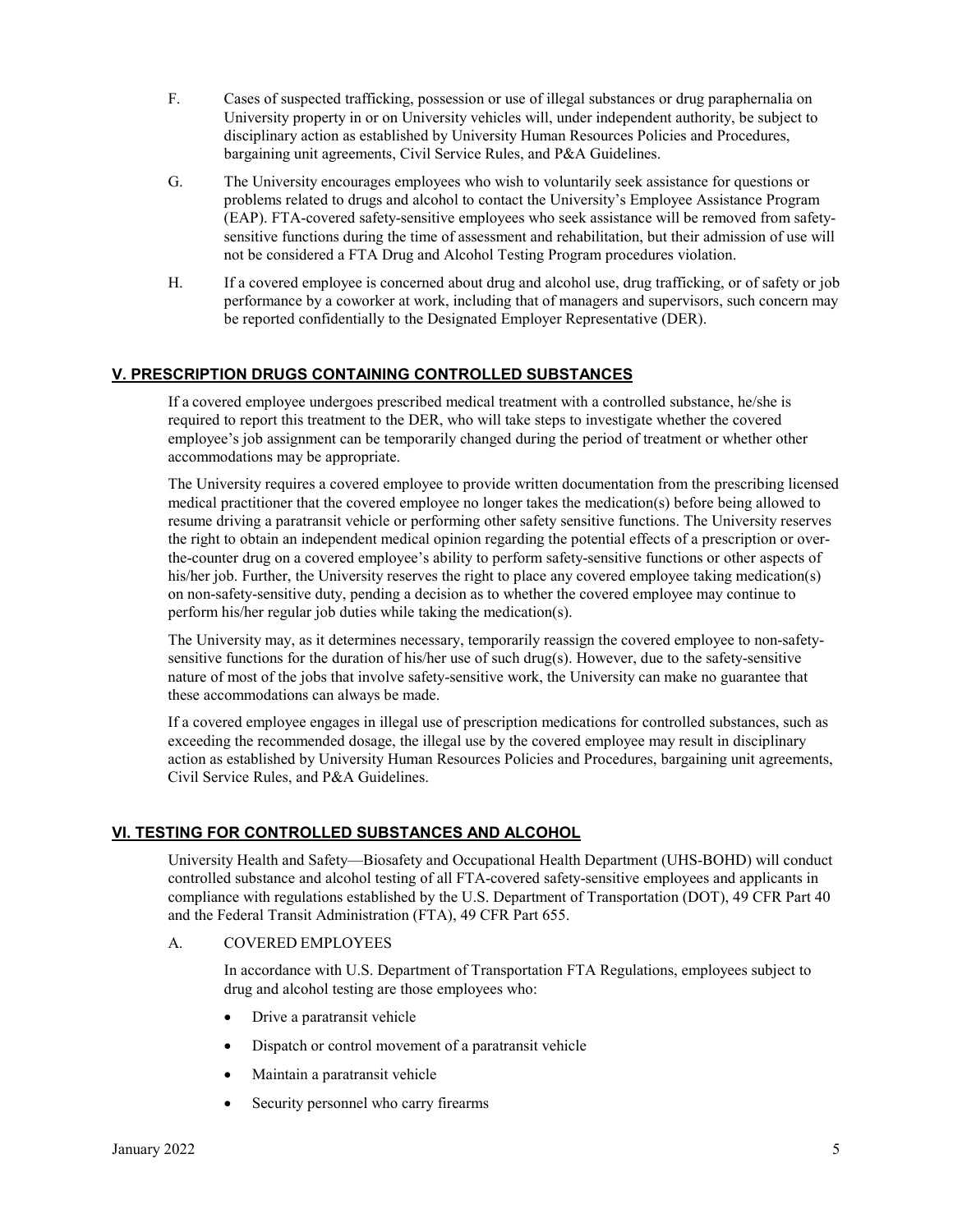### B. DOT PROHIBITED CONDUCT:

A covered employee shall not:

- Report for duty or remain on duty requiring the performance of safety-sensitive functions while having an alcohol concentration of 0.04 or greater. (49 CFR Part 655.31)
- Use alcohol, including medications containing alcohol, while performing safetysensitive functions. (49 CFR Part 655.32)
- Perform safety-sensitive functions within four (4) hours after using alcohol, including the use of medications that contain alcohol. (49 CFR Part 655.33)
- Use alcohol for eight (8) hours following an accident, or until the covered employee has undergone a post-accident test, whichever occurs first. (49 CFR Part 655.34)
- Use alcohol for the specified on-call hours of each covered employee who is on-call. (49 CFR Part 655.33)
- Use controlled substances at any time unless legally prescribed (See V. Authorized Use of Controlled Substances (Prescription Drugs). Controlled substances include: marijuana (THC), cocaine, opioids, phencyclidine (PCP), amphetamines and methamphetamines (including MDMA [Ecstasy] and MDEA), and any of their metabolites. Opioids include codeine, heroin, morphine, and semi-synthetic opioids: hydrocodone, oxycodone, hydromorphone, and oxymorphone. Common names for these semi-synthetic opioids include OxyContin, Percodan, Percocet, Vicodin, Lortab, Norco, Dilaudid, and Exalgo, among others. (49 CFR Part 655.21[c])
- Refuse to submit to a pre-employment, post-accident, random, reasonable suspicion, or follow-up alcohol or drug test. (49 CFR Part 655.49)
- Report for duty or remain on duty requiring the performance of safety-sensitive functions when he/she uses any illegal controlled substances.

If a covered employee engages in any of the conduct(s) prohibited in (B) above, the covered employee will not be allowed to continue to perform safety-sensitive functions. He/she shall be immediately removed from all safety-sensitive work (See definition: *safety-sensitive* in section XII) and will be referred to a Substance Abuse Professional (SAP) for evaluation. The covered employee may also be subject to disciplinary action as established by University Human Resources Policies and Procedures, bargaining unit agreements, Civil Service Rules, and P&A Guidelines

A covered employee who is found to have an alcohol concentration of 0.02 or greater, but less than 0.04, may not perform safety-sensitive functions (See definition: *safety-sensitive*) until the employee's alcohol concentration measures less than 0.02 on a subsequent test, or until the start of the employee's next regularly scheduled duty period, but not less than eight (8) hours following administration of the test.

The University will require a covered employee whose alcohol test result is greater than 0.02 but below 0.04 on a third incident to submit to an evaluation by the University's contracted service provider, to release the results of that assessment to the University, and to follow completely the recommendations made by that contracted service provider. A covered employee who fails to follow these requirements may be subject to disciplinary action, as established by University Human Resources Policies and Procedures, bargaining unit agreements, Civil Service Rules, and P&A Guidelines

An on-call employee may acknowledge the use of alcohol at the time he or she is called to report to duty, and the inability to perform his or her safety-sensitive function, without consequence. If he or she claims ability to perform his or her safety-sensitive function, the employee may voluntarily submit to an alcohol test. If the test result is below 0.02, the employee may perform safety-sensitive function. If the test result is 0.02 or above, the employee may not perform safety-sensitive function, and in this case, there will be no violation, since he/she voluntarily acknowledged use of alcohol during the 4 hours prior to on-call.

#### C. REQUIRED TESTING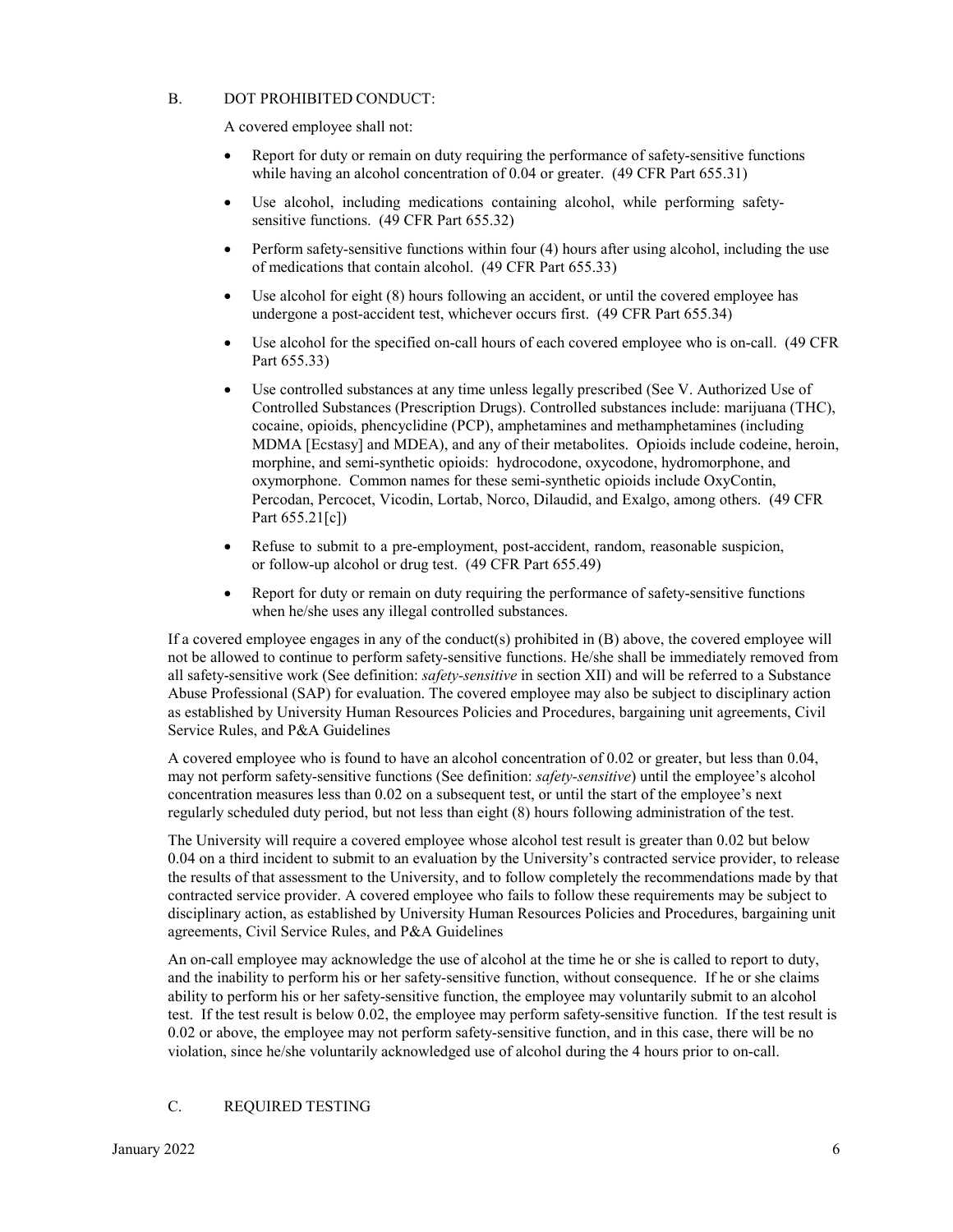As provided in FTA rules and regulations, a covered employee or applicant shall be subject to preemployment/pre-placement testing for controlled substances, and random, reasonable suspicion, post-accident, return-to-duty, and follow-up testing for alcohol and controlled substances.

#### 1. **Pre-employment / Pre-placement Testing**

Every applicant for a safety-sensitive position who receives a job offer from the University must submit to a urine drug test. The offer is contingent on the applicant providing a negative test result.

Each applicant will be asked whether he/she has tested positive, or refused to be tested, on a DOT pre-employment drug or alcohol test for any DOT employer during the previous two (2) years. An applicant who has previously tested positive, or refused to be tested, will not be considered for employment until or unless he/she successfully completes DOT's return to duty process. (See Section VIII, Consequences of Prohibited Conduct).

If the applicant is a new hire, the testing must be completed, and a negative test result must be received, before the covered employee will be permitted to perform safetysensitive functions. If the pre-employment test result is positive, the job offer will be immediately withdrawn, and the applicant will be provided with names, addresses and phone numbers of qualified Substance Abuse Professionals. Costs related to Substance Abuse Professional services and treatment recommendations will be the responsibility of the applicant. The applicant cannot be reconsidered unless and until he/she completes a Substance Abuse Professional's assessment and recommended assistance (Section VIII, Consequences of Prohibited Conduct).

An applicant who has previously refused to be tested or who provided a positive test result on a DOT pre-employment drug test for any other employer will be expected to report those test results at the time of application. Under the University's independent authority, failure to do so will constitute falsification of application information, and when discovered, will result in removal from consideration for employment. If the individual is already working when this is discovered, the employee will be immediately removed from safety-sensitive functions, and will be considered for return to safetysensitive functions only after successfully completing a Substance Abuse Professional's assessment, complying with the Substance Abuse Professional's recommendations, and providing a negative return-to-duty test.

If an applicant has recently successfully complied with a Substance Abuse Professional's recommendations as the result of a violation while working for a previous employer, the applicant's pre-employment test, if conducted as an observed collection, will be considered to also be a return-to-duty test.

When significant time has lapsed since the Substance Abuse Professional's report of compliance, the University reserves the right to require the prospective employee to meet with a SAP designated by the University, to ascertain that the applicant is currently free of drug use, prior to being hired.

An applicant is required to sign a form authorizing the DER to obtain from all previous employers (in the previous two [2] years) a report of all DOT violations, including positive test results and refusals to be tested. The DER will also request copies of Substance Abuse Professional (SAP) reports related to any of these violations. An applicant with a violation cannot be hired until the DER has received a Substance Abuse Professional's report of successful compliance, including a follow-up testing plan requirement.

If the applicant is a current employee who is promoted or transferred to a position or assignment, a negative pre-employment drug test result must be received before the employee assumes the new position or assignment. If the test result is positive, the offer of promotion or transfer will be immediately withdrawn, and the employee will return to his/her previous position. If the employee intends to re-apply for a DOT-covered position,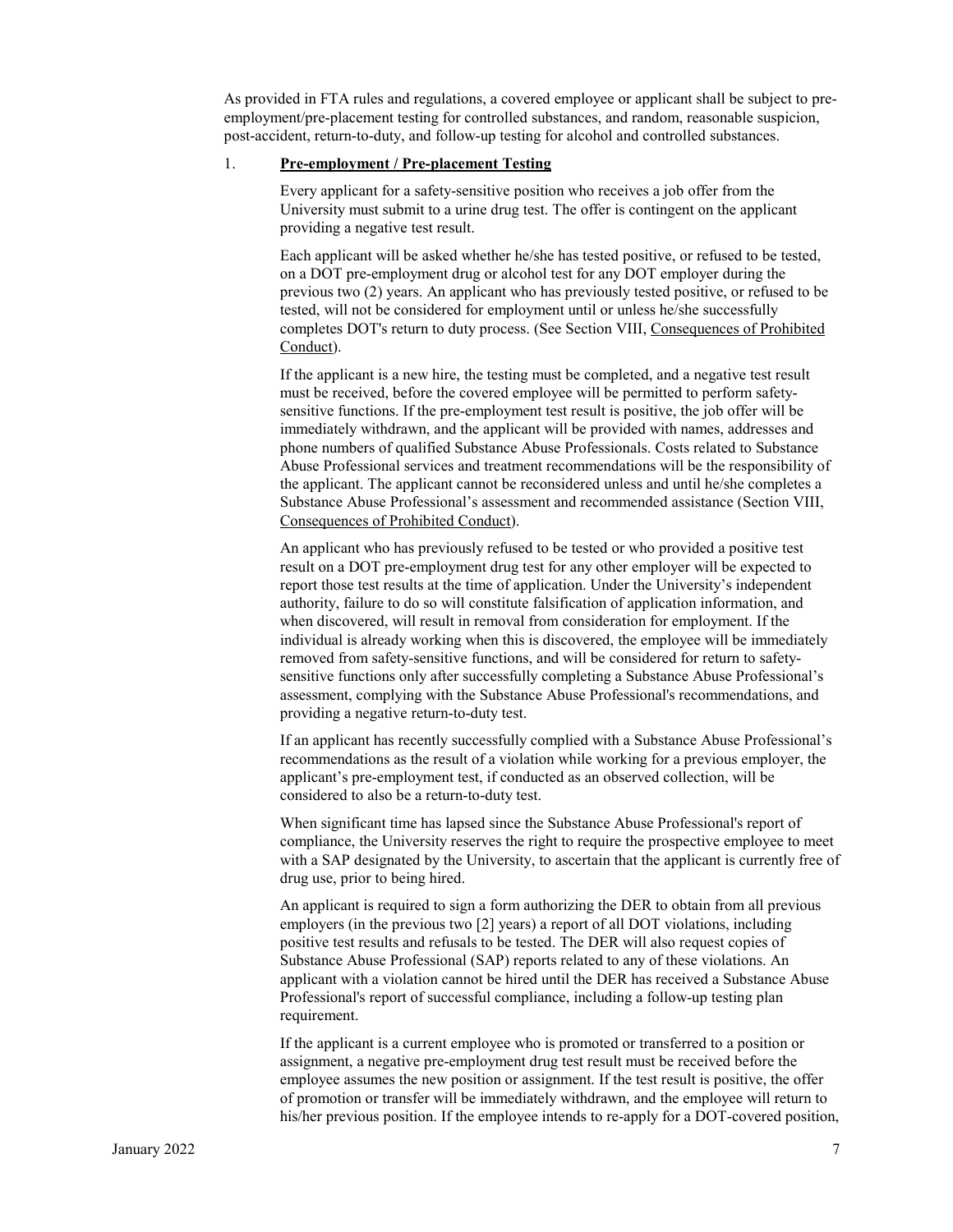he/she must complete a Substance Abuse Professional's return-to-duty process, with a Substance Abuse Professional's report of compliance with the Substance Abuse Professional's recommendation for treatment and education.

If a covered employee or applicant has not performed a safety-sensitive function for ninety (90) consecutive calendar days regardless of the reason, and the employee has not been in the University's random selection pool, a negative pre-employment drug test result must be received before the employee returns to performing safety-sensitive functions.

## 2. **Post-accident Testing**

A post-accident drug and alcohol test must be conducted as soon as possible when the following conditions occur:

- 1. **If an individual dies (Fatal Accident):** As soon as possible following an accident, (See Section XII, Definitions), the surviving FTA-covered safety-sensitive employee(s) involved in the accident and other covered employees who could have contributed to the accident must be tested for alcohol and controlled substances.
- **2. If an individual suffers bodily injury and immediately receives medical attention away from the scene of the accident; or if one or more vehicles incurs disabling damage as the result of the occurrence and such vehicle or vehicles are transported away from the scene by a tow truck or other vehicle (Non-Fatal Accident):**

As soon as possible following an accident, (See Section XII, Definitions), the surviving FTA-covered safety-sensitive employee(s) involved in the accident and other covered employees who could have contributed to the accident must be tested for alcohol and controlled substances unless the covered employee's performance can be completely discounted as a contributing factor to the accident.

The decision not to administer a drug and/or alcohol test shall be based on the University's determination, using the best available information at the time of the determination, that the employee's performance could not have contributed to the accident. Such a decision must be documented in detail, including the decisionmaking process used to reach the decision not to test.

a. A post-accident alcohol test, when required, must be administered as soon as possible, but must be within eight (8) hours following the accident.

If testing is required but is not conducted within two (2) hours, the reasons the test was not conducted within two hours must be documented. After eight (8) hours, there will be no more attempts to conduct an alcohol test. If the test is not conducted, the reasons the test was not conducted must be documented.

b. A post-accident drug test, when required, must be administered as soon as possible, but must be within thirty-two (32) hours following the accident.

> If testing is required but is not conducted within two (2) hours, the reasons the test was not conducted within two hours must be documented. After thirty-two (32) hours, there will be no more attempts to conduct a drug test. If testing is required but is not able to be conducted within thirty-two (32) hours, the reasons the test was not conducted must be documented.

A covered employee who is subject to post-accident testing shall remain readily available for such testing. If the covered employee is not available for any reason, except for leaving the accident scene for the period necessary to obtain assistance in responding to the accident or to obtain necessary emergency medical care, the University will consider the covered employee to have refused to submit to testing.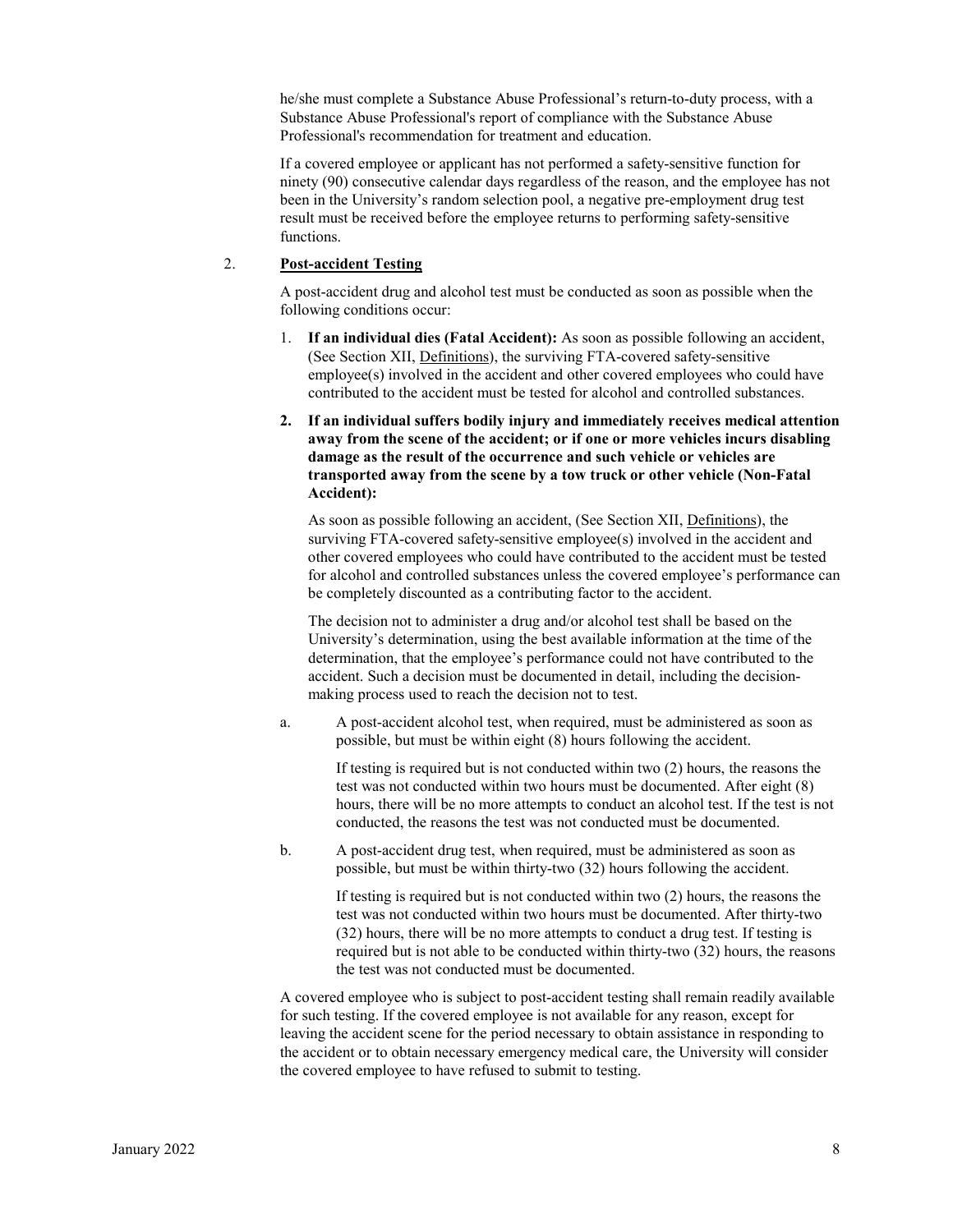After a covered employee has submitted to a post-accident test, he/she will not be permitted to drive any University vehicles until negative results for alcohol and controlled substances tests have been confirmed.

Even if highway enforcement or other officials conduct a drug or alcohol test following an accident, covered employees are still subject to DOT testing under these employer rules. In the event that Federal, state, or local officials conduct breath or blood tests for the use of alcohol and/or urine tests for the use of controlled substances following an accident, and a DOT test is required but is not able to be conducted, the tests conducted by law enforcement may meet the requirement of this section, provided those tests conform to applicable Federal, state, or local requirements. The University will request test results and other pertinent documentation from such agencies or law enforcement authorities and will require the covered employee to sign a release allowing the DER to obtain such information. Under the University's independent authority, a covered employee who refuses to sign such a release will be subject to disciplinary action as established by University Human Resources Policies and Procedures, bargaining unit agreements, Civil Service Rules, and P&A Guidelines.

In the event that a covered employee is so seriously injured that the covered employee cannot provide a sample of urine or breath at the time of the accident, the University requires that the covered employee provide necessary authorization for the DER to obtain hospital records or other documents that would indicate whether controlled substances or alcohol were present (and the resulting levels) in the covered employee's body at the time of the accident. Under the University's independent authority, a covered employee who refuses to sign such a release will be subject to disciplinary action as established by University Human Resources Policies and Procedures, bargaining unit agreements, Civil Service Rules, and P&A Guidelines.

#### 3. **Random Testing**

A percentage of covered employees will be subject to random alcohol and drug testing each year. The percentage of covered employees to be tested will be as determined annually by FTA and published in the Federal Register every January. Selections of covered employees to be tested shall be done by a scientifically valid method that provides that each covered employee will have an equal chance of being selected each time that selections are made. Thus, a covered employee might be selected more than once during a year.

- a. Random tests will be unannounced; the dates for random selections will be spread throughout the year. The random tests will also be spread throughout all hours of operations.
- b. A covered employee who is selected for random testing will be required to report to the collection site immediately upon notification. If the covered employee engages in conduct that does not lead to a collection as soon as possible after notification, such conduct may be considered as a refusal to submit to a test. The covered employee will be in a duty status (paid) from the time he/she leaves to go to the collection site until the time he/she returns from the collection site.
- c. A random test for alcohol shall be scheduled to occur only just prior to, during, or just after performing a safety-sensitive function.
- d. A random test for controlled substances can be scheduled at any time the covered employee is on duty and is not related to when the covered employee is performing a safety-sensitive function.
- e. A covered employee who has been selected for random testing must be tested in that testing period.
- f. The University will maintain participation in a qualified consortium for its random selection process.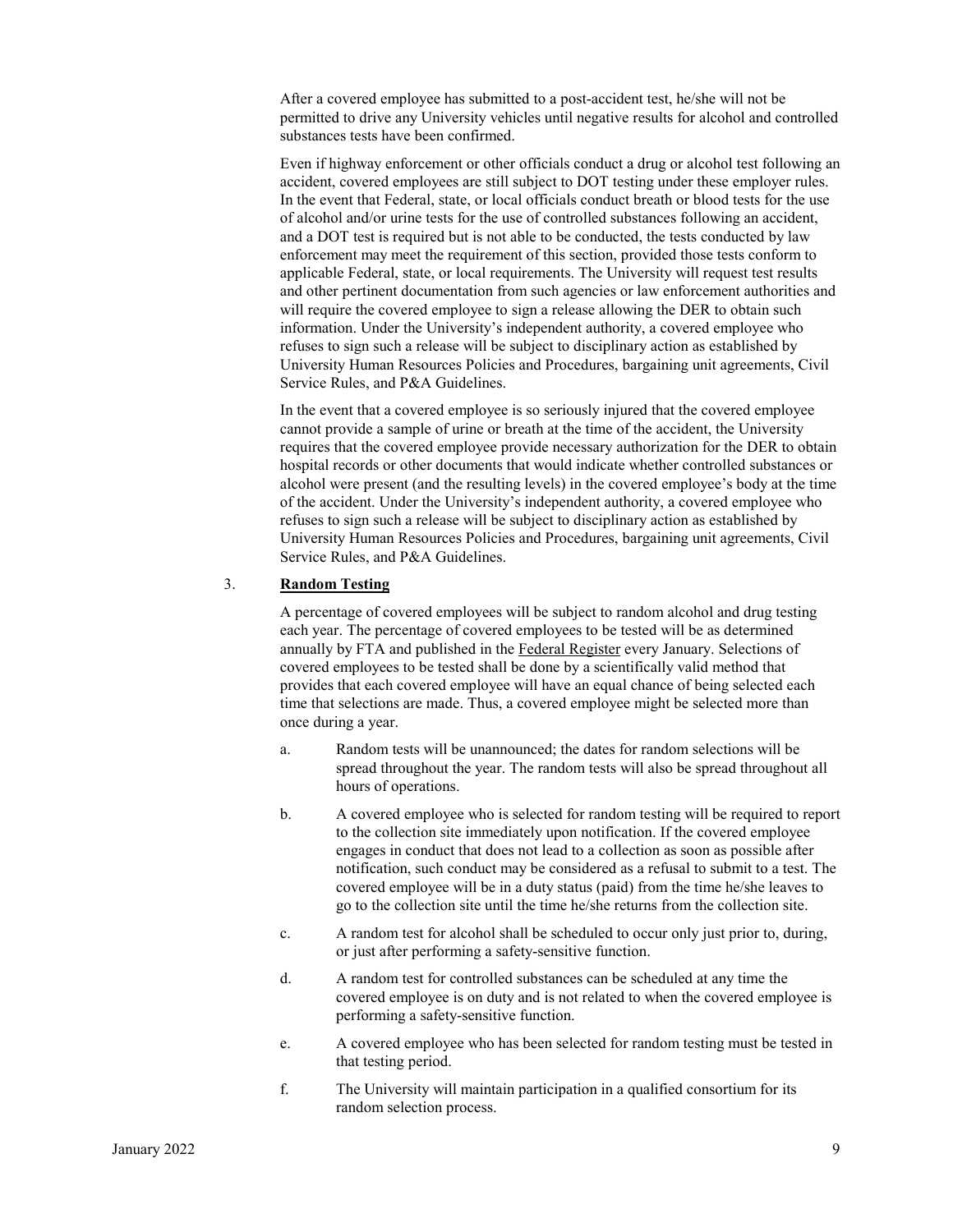#### 4. **Reasonable Suspicion Testing**

The University shall require a covered employee to submit to drug and/or alcohol testing for reasonable suspicion when a supervisor has reason to believe that a covered employee has engaged in prohibited conduct (See Section VI[B], Prohibited Conduct), based on specific, contemporaneous, articulable observation of the covered employee's appearance, behavior, speech, and/or body odor. Such covered employee conduct must be witnessed and documented by a supervisor or other University official who has been trained in compliance with FTA rules and regulations. Should a supervisor determine that a covered employee may have violated a prohibition of these regulations, the covered employee must be removed from safety-sensitive duties and the covered employee must promptly submit to testing.

A covered employee who is represented by a bargaining unit and who is requested by a supervisor to submit to reasonable suspicion testing may request to have a union representative present, provided the covered employee signs a consent letter for the supervisor to notify the union representative of the request for testing. When the suspicion involves drugs only, the University will allow a maximum of one-half hour for the union representative to arrive and accompany the employee through the collection process. When the suspicion involves alcohol only, or alcohol and drugs, the union representative may be notified, but because FTA requires alcohol testing to occur in a timely manner, the half-hour time allowance will not apply. If the union representative is not immediately available, he/she may have to arrange independent transportation to the collection site, as regulations do not allow for delay of the collection process.

Observation and testing for reasonable suspicion for controlled substances use can occur at any time the employee is on duty and is not related to when he/she performs safetysensitive functions. A trained supervisor's determination will be based on a covered employee's appearance, behavior, speech and/or body odor, and on chronic and withdrawal effects of drug use when combined with other factors listed. A covered employee who is suspected of controlled substances use must be immediately withdrawn from safety-sensitive functions and is required to undergo drug testing.

Observation and testing for reasonable suspicion for alcohol use can occur only just prior to, during, or just after the employee's performance of safety-sensitive function. A trained supervisor's determination of suspected alcohol use will be based on a covered employee's appearance, behavior, speech and/or body odor. A covered employee who is suspected of alcohol misuse must be immediately withdrawn from safety-sensitive functions and cannot return unless an alcohol test has been conducted with an alcohol concentration that measures less than 0.02.

An alcohol test for reasonable suspicion should be administered within the first two (2) hours. If alcohol testing is not conducted within two (2) hours, the reasons the test was not conducted must be documented. If alcohol testing then is not conducted within the next six (6) hours, the reasons the test was not conducted must again be documented. After eight (8) hours, there will be no more attempts to conduct an alcohol test.

If no alcohol test is conducted at all, the covered employee cannot perform safetysensitive functions until eight (8) hours have elapsed following the original determination of reasonable suspicion of alcohol use. If this covered employee must return to safetysensitive functions before 8 hours have passed, he/she may do so only after taking an alcohol test and receiving a test result below 0.02.

#### 5. **Return-to-Duty Testing**

Under FTA regulations, before a covered employee can be considered for reinstatement a refusal to submit to a test, a verified positive drug test result and/or a positive alcohol test, the covered employee must provide a negative return-to-duty drug and/or alcohol test, depending on the substance(s) involved in the prohibited conduct. A Substance Abuse Professional may, however, order testing for both alcohol and controlled substances.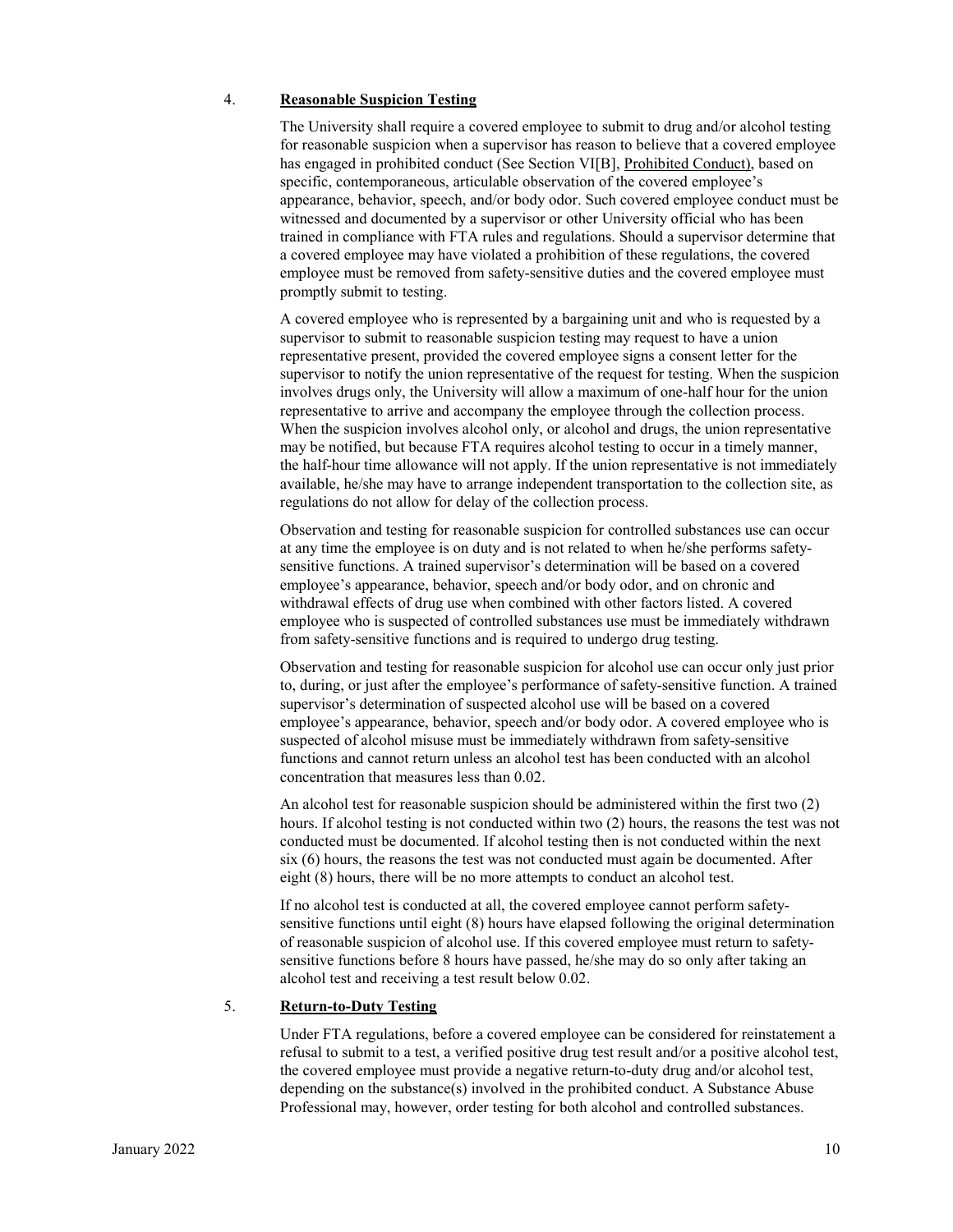The University reserves the right to withhold a final decision regarding reinstatement of a covered employee until after a negative result of a return-to-duty test has been received.

A positive return-to-duty test result is another DOT violation and a covered employee may be subject to disciplinary action as established by University Human Resources Policies and Procedures, bargaining unit agreements, Civil Service Rules, and P&A Guidelines. A covered employee with a positive return-to-duty test will be required to complete an entirely new Substance Abuse Professional process. A covered employee will not be returned to safety-sensitive functions until a negative result is obtained.

In accordance with DOT rules, a return-to-duty test must be an observed collection.

Under independent authority, the employee's department will pay for the return-to-duty test.

#### 6. **Follow-up Testing**

A covered employee, who returns to duty after complying with the recommendation of a Substance Abuse Professional, and after providing a negative result on a return-to-duty test, is subject to unannounced follow-up alcohol and/or controlled substances testing as directed by the Substance Abuse Professional. Follow-up testing may be scheduled for a period of up to sixty (60) months and must include no fewer than six (6) tests to be conducted in the first twelve (12) months after the employee's return-to-duty date. Follow-up alcohol testing shall be conducted only just prior to, during, or just after the covered employee's performance of safety-sensitive functions. Follow-up drug tests may occur any time a covered employee is on duty.

Under independent authority, the employee's department will pay for the cost of all follow-up tests and may retroactively collect the cost of tests from the covered employee.

When the employee's department, under independent authority, has terminated a covered employee from employment, the responsibility for any remaining follow-up tests recommended by a Substance Abuse Professional must be assumed by the covered employee's gaining employer, provided the covered employee is offered employment as a DOT-covered employee with a new employer.

If a newly hired covered employee is subject to follow-up testing from a previous violation while working for a previous employer, the covered employee's department will pay the costs of any remaining follow-up tests as required by a Substance Abuse Professional and may retroactively collect the cost of follow-up tests from the covered employee.

#### D. GENERAL TESTING INFORMATION (STANDARDS AND INTEGRITY OF THE TESTING PROCESS)

- 1. All tests shall be conducted as specified in U. S. Department of Transportation's 49 CFR Part 40, Procedures for Transportation Workplace Drug and Alcohol Testing Programs.
- 2. An applicant or covered employee has the right to request and receive a copy of the test result report on any drug test for which he/she provided a urine sample. The request can be either verbal or in writing, addressed to the DER.
- 3. Collection and testing procedures will be such as to protect the covered employee and the integrity of the testing process, safeguard the validity of the test results, and ensure that test results are attributed to the correct covered employee.
- 4. When a covered employee is required to obtain a medical examination by a medical specialist (related to inability to provide a sufficient breath or urine specimen), the University will not be responsible for any costs associated with that examination.
- 5. Results of additional tests arranged by an employee, or requested by a medical practitioner, will not be considered. This includes testing of blood samples, hair samples, DNA, or any other testing methods or protocols.
- E. ALCOHOL TESTING AND THE REPORTING OF ALCOHOL TEST RESULTS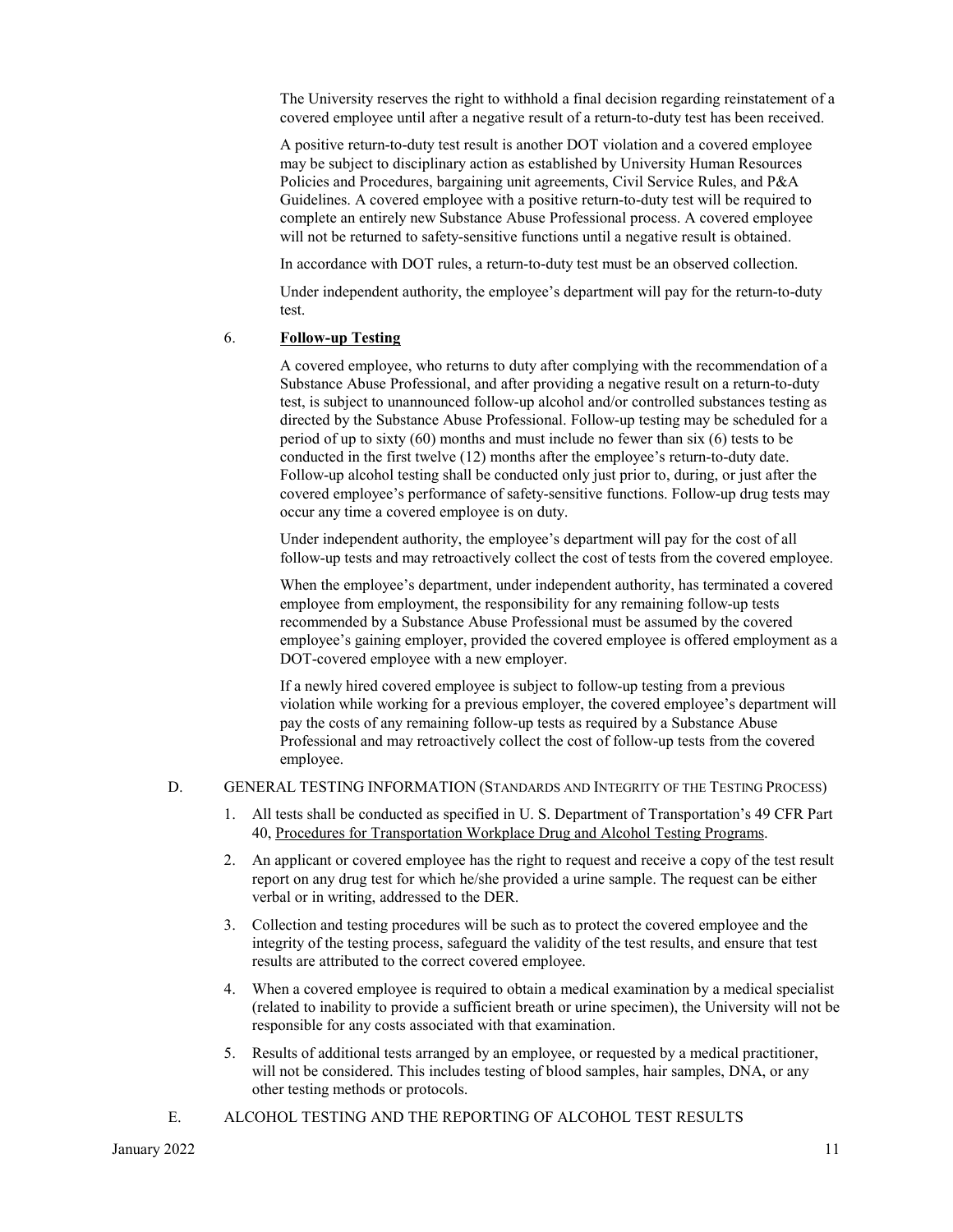- 1. Alcohol tests (screening and confirmatory) will be performed on a device that appears on the National Highway Traffic Safety Administration's (NHTSA) Conforming Products List (CPL) and that meets the DOT's testing requirements.
- 2. When a specific time for a covered employee's test has been scheduled, and the employee does not appear at the collection site at the scheduled time, the Breath Alcohol Technician (BAT) will contact our DER, who may determine that the employee has refused to be tested.
- 3. For alcohol testing (screening and confirmatory), a breath sample will be collected and analyzed by a BAT using an Evidential Breath Testing device (EBT).
- 4. If the result of the screening test indicates an alcohol concentration of 0.02 or greater, a BAT will perform a confirmatory test, no less than fifteen (15) and no more than thirty (30) minutes after the completion of the screening test.
- 5. If the confirmatory test is positive (0.04 and above), the BAT shall immediately notify the DER. The employee will be removed from duty and FTA regulations will apply.
- 6. Random, reasonable suspicion and follow-up alcohol testing must be done just before, during, or just after a covered employee performs safety-sensitive functions.
- 7. A required return-to-duty alcohol test must be completed, with a negative test result, prior to a covered employee returning to performing any safety sensitive-function.
- 8. An employee with an alcohol test result of 0.02 or greater but less than 0.04 may be returned to safety-sensitive functions before 8 hours have passed as soon as a subsequent alcohol test result is less than 0.02.

#### F. CONTROLLED SUBSTANCES TESTING, THE MRO PROCESS AND THE REPORTING OF DRUG TEST RESULTS

- 1. All controlled substances testing specimens shall be analyzed by a laboratory that is approved by the U. S. Department of Health and Human Services (DHHS), and that observes applicable chain-of-custody procedures.
- 2. When a specific time for a covered employee's test has been scheduled, and the covered employee does not appear at the collection site at the scheduled time, the collection site personnel will contact our DER, who may determine that the covered employee has refused to be tested.
- 3. At the collection site, the covered employee will be required to empty his/her pockets and display the items in them. A refusal to empty all pockets as directed by the collector will be a refusal to be tested.
- 4. If a urine specimen temperature is outside the acceptable range  $(90 100$  degrees F.), the collector must immediately require a new collection, under direct observation.
- 5. A covered employee who refuses to provide a second specimen, or who refuses to permit a direct observation collection, will be determined to have refused to be tested.
- 6. When a specimen for a drug test is collected under observed conditions, the observer must request the employee to raise his/her shirt, blouse, or dress/skirt, as appropriate, above the waist; and lower clothing and underpants to show the observer that the employee does not have a prosthetic device. The employee may then return clothing to its proper position for observed urination.
- 7. If the employee is unable to urinate or provides an insufficient quantity of urine (less than 45 mL), the employee will be provided fluids to drink (up to 40 oz.) and up to three hours to provide an adequate specimen. If the employee is unable to provide an adequate specimen after three hours, the collection process will cease. (An employee's decision to not drink the water that was provided is not considered to be a refusal). The collector will inform the University, and the employee will be directed to be evaluated by a licensed physician acceptable to the MRO within five (5) days. If the MRO determines, after review of the physician's findings of the examination of the employee, that there is no medical explanation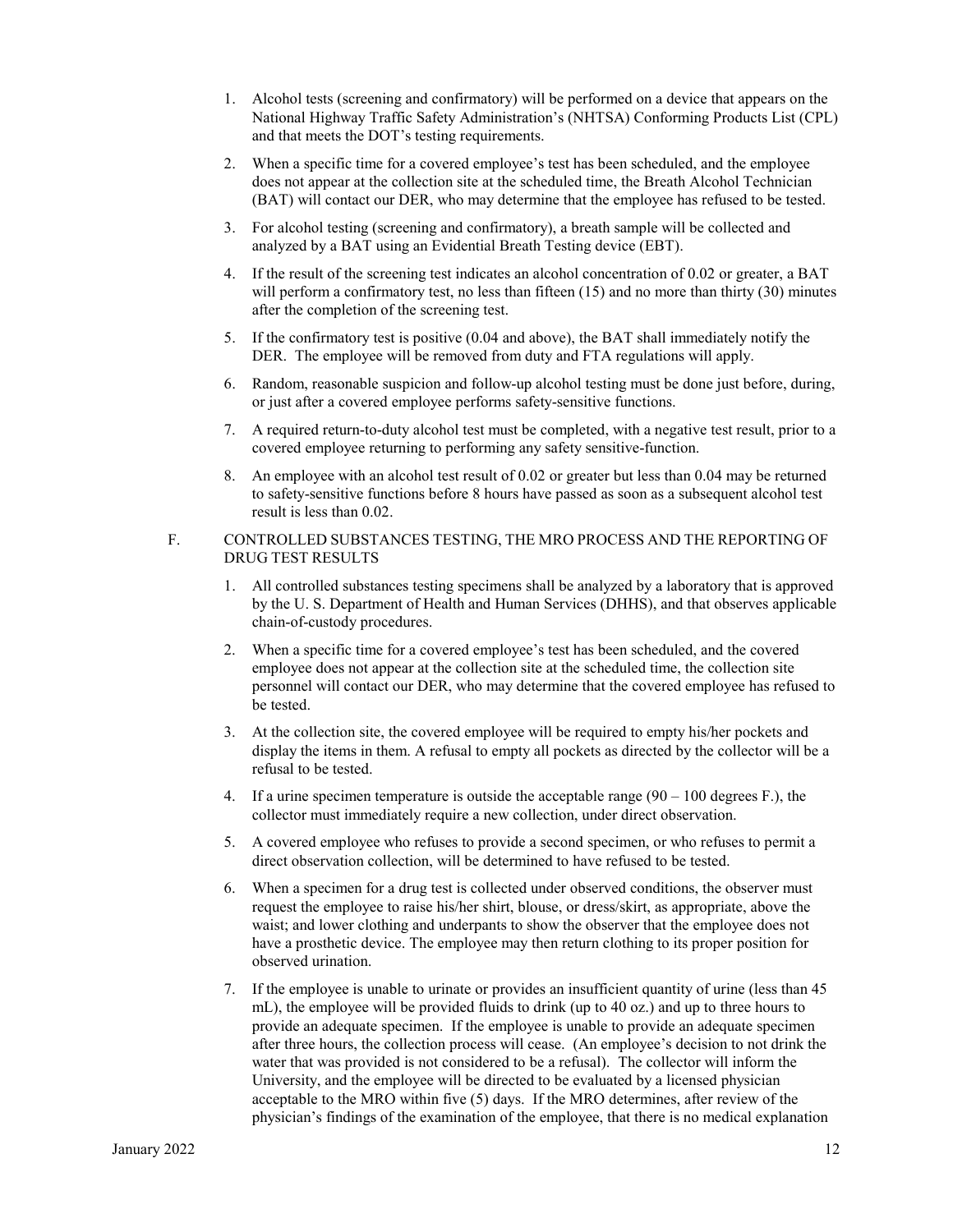for the employee's failure to provide an adequate specimen, the employee will be considered to have refused to test.

- 8. The DHHS-approved testing laboratory shall forward the results of every drug test to a University-designated Medical Review Officer (MRO) for review.
- 9. The MRO must verify a confirmed positive test result for marijuana, cocaine, amphetamines, semi-synthetic opioids (i.e., hydrocodone, hydromorphone, oxycodone, and oxymorphone), opiates (i.e., 6-acetylmorphine, codeine and morphine results), and/or PCP unless the employee presents a legitimate medical explanation for the presence of the drug(s)/metabolite(s) in his or her system. In determining whether an employee's legally valid prescription consistent with the Controlled Substances Act for a substance in these categories constitutes a legitimate medical explanation, the MRO is not permitted to question whether the prescribing physician should have prescribed the substance. If the test result is negative, the result will be reported by the MRO to the DER.
- 10. If the test result is confirmed positive, adulterated, substituted or invalid, the covered employee will be given an opportunity to discuss the test result with the MRO.
- 11. If the test result is verified as positive, or as a refusal to test because of adulteration or substitution, the MRO shall inform the covered employee of his/her right to request a retest of the same specimen at a different DHHS-approved laboratory, and of the process for doing so. Such request must be made by the covered employee, verbally or in writing to the MRO, within seventy-two (72) hours of the covered employee having been informed of a verified positive test result.
- 12. The covered employee's department, under independent authority, will pay for the cost of a retest and may retroactively collect the cost of tests from the covered employee.
- 13. If, after making 3 attempts in a 24-hour period, the MRO is not able to contact the covered employee, the MRO shall report to the DER that all reasonable efforts have been made to contact the covered employee, without success. The DER shall then, as soon as practicable, ask the covered employee to contact the MRO within the next seventy-two (72) hours, and shall apprise the MRO that the covered employee has been so notified.
- 14. The MRO may verify a test as positive without communicating with the covered employee if:
	- a. The covered employee expressly declines the opportunity to discuss the test result; or
	- b. The DER has successfully made and documented a contact with the covered employee and instructed the covered employee to contact the MRO and more than 72 hours have passed since the time the employee was successfully contacted by the DER; or
	- c. Neither the MRO nor the DER, after making all reasonable efforts, has been able to contact the employee within 10 days of the date on which the MRO receives the confirmed positive test result from the laboratory.
- 15. If a test is verified positive under the circumstances specified in #14 (b c) above, the covered employee may, within 60 days, present to the MRO information documenting that serious illness, injury or other circumstances unavoidably prevented the covered employee from being contacted by the MRO or the DER, or from contacting the MRO, as applicable, within the times provided. The MRO, based on such information, may reopen the verification, allowing the employee to present information concerning a legitimate explanation for the confirmed positive test. If the MRO concludes that there is a legitimate explanation, the MRO will declare the test to be negative.
- 16. When a required drug test (pre-employment, return-to-duty, or follow-up) is canceled, the covered employee will be required to immediately take another test, with minimum advance notice.
- 17. A positive dilute drug test will be considered to be a positive test.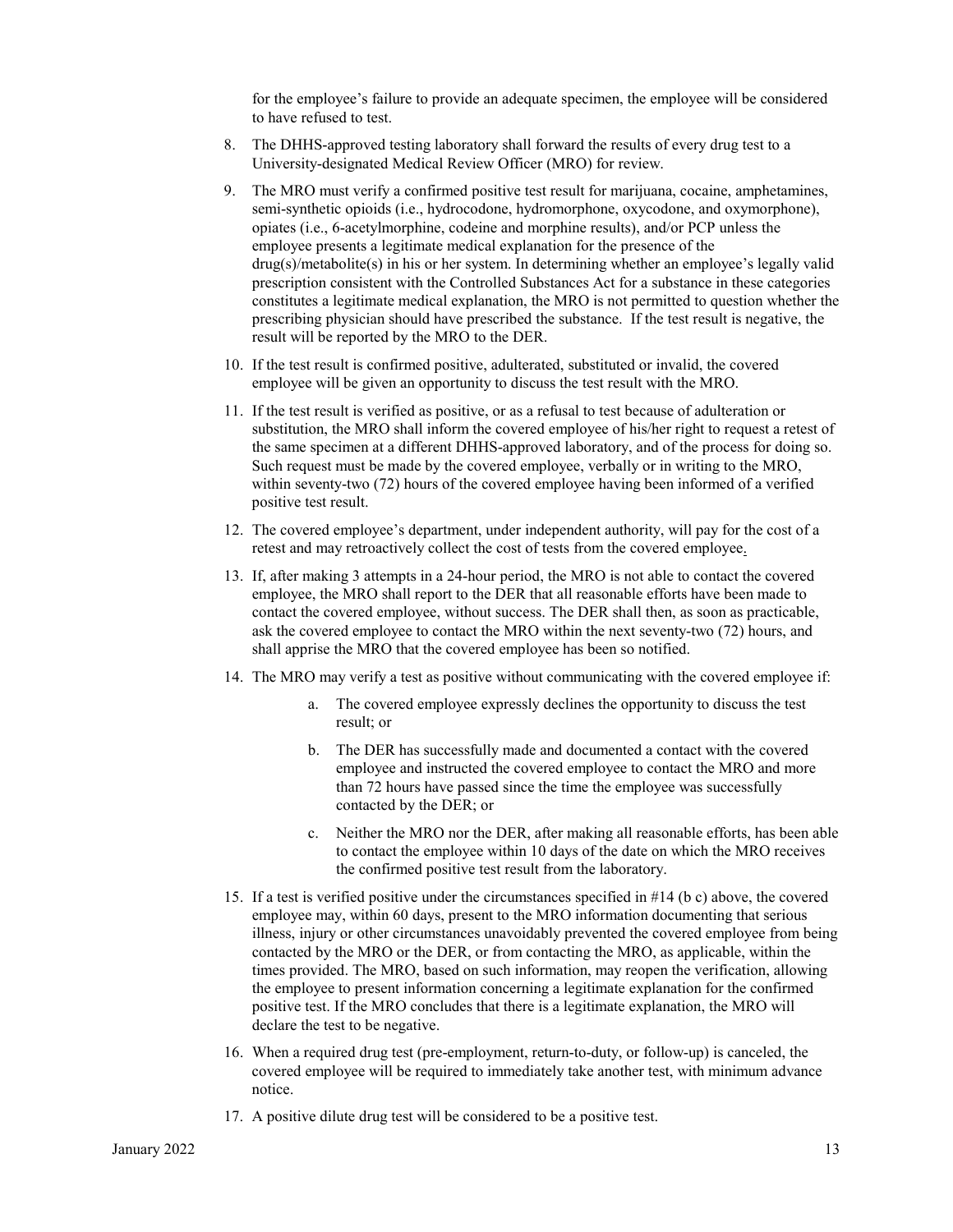- 18. When the MRO reports a negative dilute test result with creatinine level greater than or equal to 2 mg/dL but equal to or less than 5 mg/dL, DOT regulations require the employee to submit to an immediate recollection under direct observation, with minimum advance notice. (A refusal to provide this second specimen will be a refusal to be tested.)
- 19. If an employee produces a negative dilute drug test with a creatinine level above 5 mg/dL, but no more than 20 mg/dL, the employee will be required to immediately take another test, with minimum advance notice. Except for a return-to-duty or follow-up test, this will not be an observed collection. Its result will be the final result; there will be no additional testing. (A refusal to provide this second specimen will be a refusal to be tested.)
- 20. When a test result is reported to be an invalid specimen, and the employee is unable to provide an explanation for the invalid test, the employee will be required to immediately take another test under direct observation. A refusal to provide this second specimen will be a refusal to be tested.
- 21. If, in the MRO's opinion, the covered employee provides information that medically disqualifies the employee from performing safety-sensitive functions, or that causes the MRO to have concern about the employee's ability to safely perform his/her safety-sensitive duties, the MRO is required to give that information to the DER.
- 22. After verifying the test results, the MRO shall report the test results in a confidential manner to the DER. The MRO's report will include:
	- a. The covered employee's name and Social Security # or employee ID #;
	- b. The date of the collection;
	- c. The reason for the test (e.g., random, post-accident, etc.);
	- d. The test results will be reported as either positive (with the identity of the specific controlled substance), negative, dilute, refusal to test, or canceled, and the date the result was verified by the MRO.
- 23. A required return-to-duty drug test must be completed, with a negative test result, prior to a covered employee returning to performing any safety-sensitive function.

## **VII. TEST RECORDS**

Records pertaining to the alcohol and controlled substances testing program shall be maintained in secured and locked confidential files within University Health and Safety's offices. Access to these records shall be limited to the DER.

Records and report data shall be maintained as specified in FTA's rules and regulations.

Except as required by law or expressly authorized or required by FTA's rules and regulations, covered employee testing information maintained under the alcohol and controlled substances testing program will be released only to the covered employee (on written request), or to an identified person as directed by the specific, written consent of the covered employee authorizing the release of the information.

The University may disclose information required to be maintained under this policy in connection with a lawsuit, grievance, or other proceeding as initiated by or on behalf of the individual, and arising from the results of an alcohol and/or drug test administered under this policy, or from the University's determination that the employee engaged in conduct prohibited by this policy (including without limitation in a worker's compensation, unemployment compensation, or other proceeding relating to a benefit sought by the employee), where authorized by DOT rules and regulations and other applicable law.

#### **VIII. CONSEQUENCES OF PROHIBITED CONDUCT**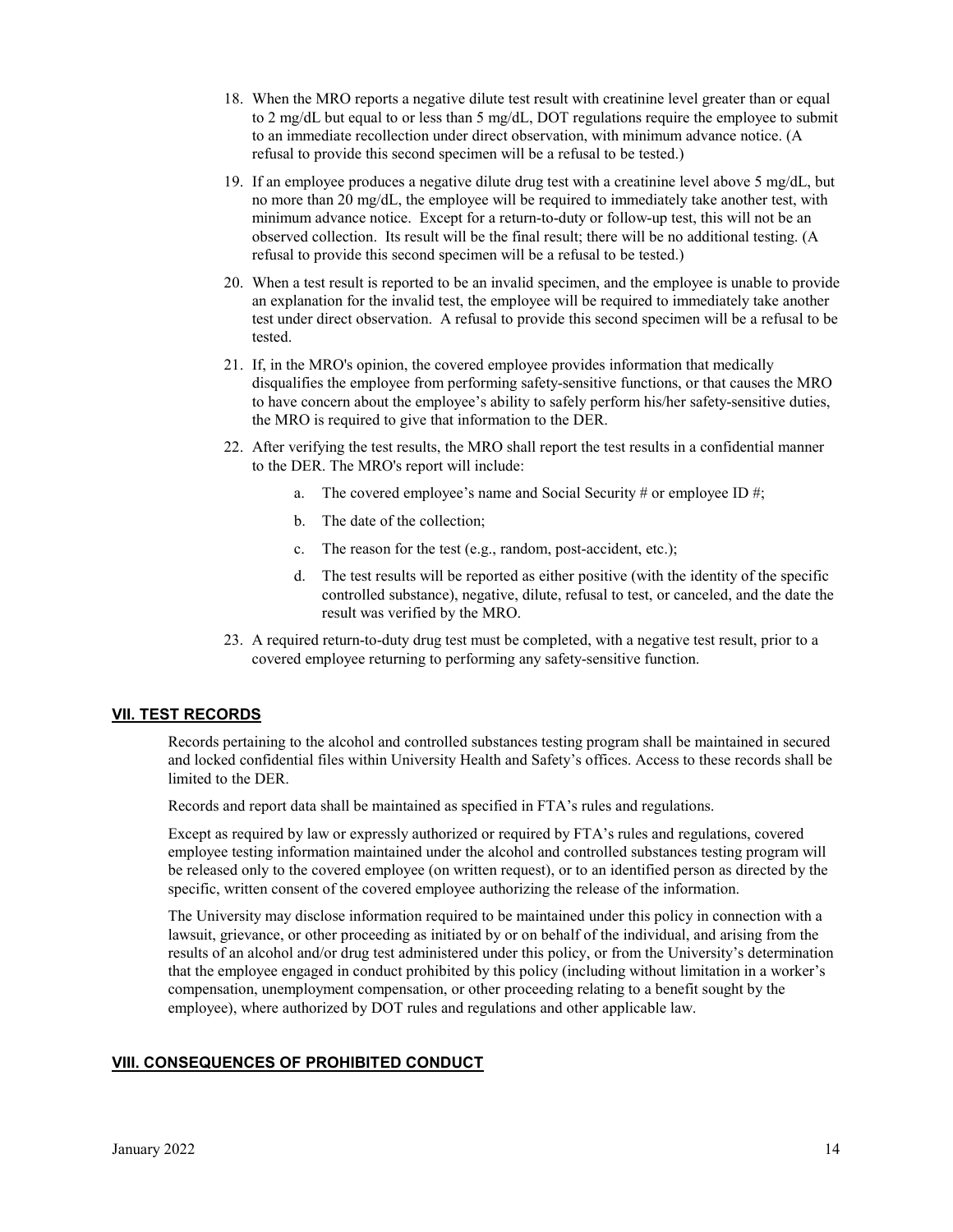If an applicant who has tested positive, or who refused to be tested, intends to reapply to the University, or to another transportation industry employer, he/she must first successfully complete a Substance Abuse Professional assessment and recommended treatment or education.

When the DER receives notice of a covered employee's verified positive drug or alcohol test result, or of a verified refusal to be tested, the covered employee will be immediately removed from all FTA safetysensitive functions (see definition: *safety-sensitive function*), and will not be permitted or required to return to performing safety-sensitive functions until or unless the covered employee successfully completes the return-to-duty process that is required by FTA under this regulation.

The covered employee will receive, from the DER, the phone number of the University's contracted service provider. Under independent authority, the DER will accept an evaluation conducted only by Substance Abuse Professional's recommended/approved by the University's contracted service provider. Additionally, DOT regulations do not permit a covered employee to obtain a second Substance Abuse Professional's evaluation. If a covered employee does obtain a second Substance Abuse Professional's opinion, DOT regulations do not permit UHS-BOHD to accept or acknowledge that second opinion.

If the covered employee wants his/her position to be held open, the University requires the covered employee (within three [3] working days) to notify the DER of a scheduled Substance Abuse Professional appointment for assessment and evaluation. If no such notification is made, the University will assume the covered employee has voluntarily resigned.

If a covered employee refuses to submit to testing, under the University's independent authority, the covered employee will be immediately removed from safety-sensitive duty, referred to a Substance Abuse Professional and may also result in disciplinary action as established by University Human Resources Policies and Procedures, bargaining unit agreements, Civil Service Rules, and P&A Guidelines.

DOT rules and regulations do not permit the University to consider a covered employee for return to safetysensitive functions until the covered employee has been evaluated by a qualified Substance Abuse Professional and has successfully complied with the Substance Abuse Professional's recommendation(s) for rehabilitation and/or education.

If possible, the University will reassign a covered employee to non-safety-sensitive functions while he/she is following the Substance Abuse Professional's recommended program of assistance and/or education. However, due to the safety-sensitive nature of most of the jobs that involve the University's paratransit system, the University can make no guarantee that these accommodations can or will be made.

Under independent authority, the employee's department will temporarily hold a covered employee's position open when that covered employee has been removed from safety-sensitive functions as a consequence of engaging in prohibited conduct. The University will require the Substance Abuse Professional to report weekly by phone to the DER regarding the covered employee's continued participation in the Substance Abuse Professional's recommended program. If it is reported by the SAP that the covered employee is not fully cooperating with the recommendation, or that the covered employee has dropped out of the recommended program, the University may at that time consider the covered employee to have voluntarily resigned, and may take steps to fill the position with another covered employee or applicant.

A covered employee who is following a Substance Abuse Professional's recommendation of treatment may access benefits under Family and Medical Leave Act (FMLA), provided he/she is eligible for such benefits. The University will permit a covered employee who has been removed from safety-sensitive functions under these regulations to request leave during the assessment and/or treatment phase.

Upon receiving a Substance Abuse Professional's report of compliance with recommendations, the DER will arrange for the covered employee to take a return-to-duty test. In order for the employee to return to safety-sensitive functions, this return-to-duty test must have a negative test result.

The University, under independent authority, requires that any costs incurred in regard to services provided by a Substance Abuse Professional, or of treatment and/or education recommended by the Substance Abuse Professional, which are not covered by a covered employee's insurance plan, will be the responsibility of the covered employee.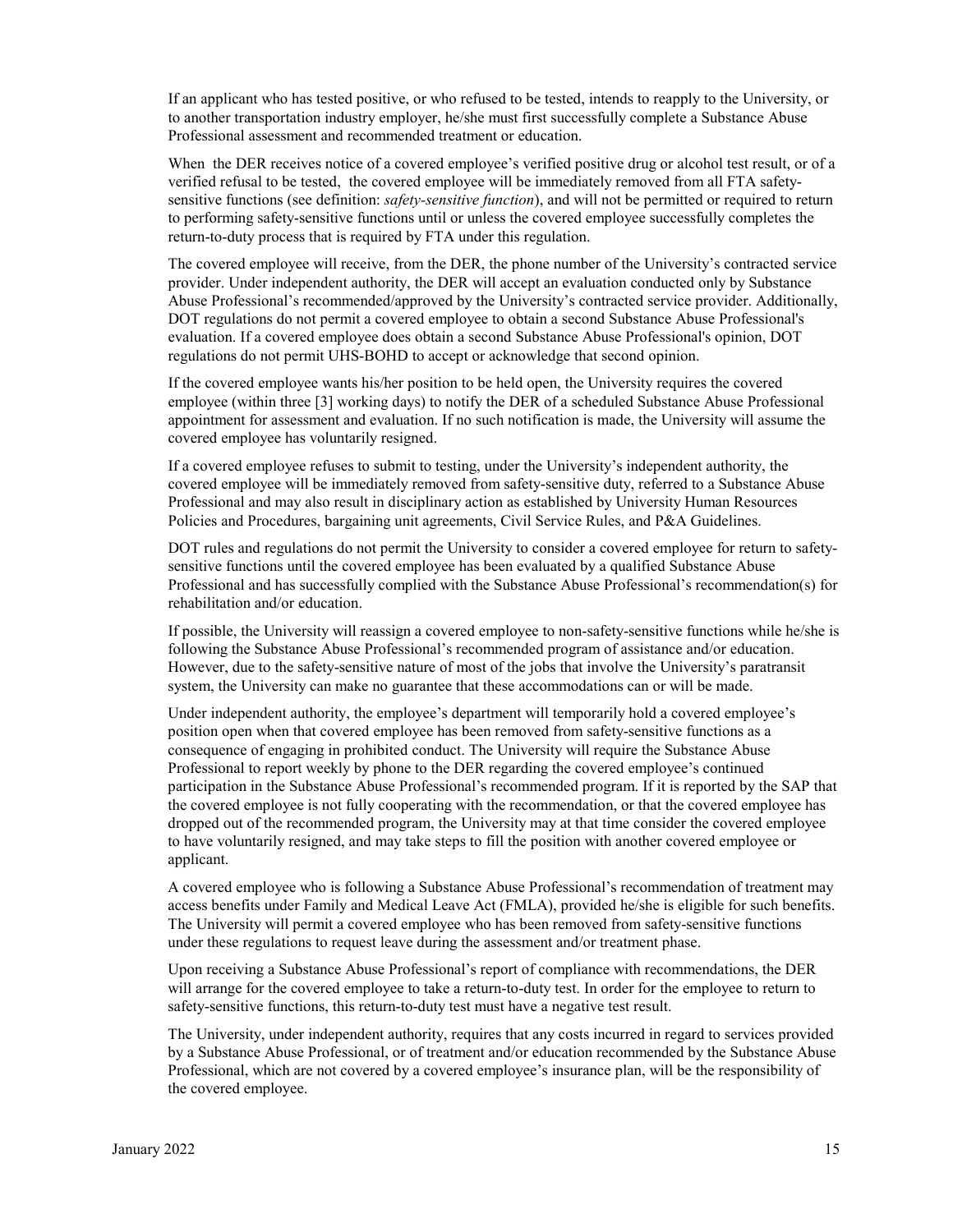When a Substance Abuse Professional requires a covered employee to participate in a program of aftercare, the covered employee's compliance with that requirement will be monitored by the contracted service provider or the Substance Abuse Professional. Under independent authority, any costs related to this monitoring will be the responsibility of the covered employee. The aftercare requirement will be included in a return-to-duty Agreement, which must be signed by the covered employee. Failure to sign such agreement, or failure to adhere to the terms of a signed agreement, will result in termination of employment.

## **IX. EDUCATION AND TRAINING**

Any covered employee who has questions or concerns regarding these procedures may seek clarification and further details from the DER.

A copy of this policy will be provided to each covered employee. Educational materials concerning the effects of alcohol and controlled substances use on an individual's health, work and personal life, signs and symptoms of an alcohol or controlled substances problem (the covered employee's or a coworker's) and available methods for intervening when an alcohol or controlled substances problem is suspected, will be provided to each covered employee. Answers to questions about these materials may be addressed to the DER.

The most current version of these procedures is an appendix to[: http://policy.umn.edu/finance/vehicles.](http://policy.umn.edu/finance/vehicles)

Attendance at training programs will be mandatory for covered employees, supervisors and other employees involved in administering the controlled substances/alcohol testing program. Only supervisors who have completed this training are permitted to order a reasonable suspicion for a DOT-covered employee.

Covered employees will receive at least 60 minutes of training on the effects and consequences of prohibited drug use on health, safety and the work environment and on the signs and symptoms that may indicate prohibited drug use.

Supervisors who are designated to determine whether reasonable suspicion exists and who then order a FTA covered employee to undergo testing under FTA rules and regulations, will receive at least 60 minutes of training on recognizing alcohol misuse, and at least 60 minutes of training on recognizing controlled substances use. The training shall cover the physical, behavioral, speech, and performance indicators of probable alcohol misuse and use of controlled substances.

All covered employees and supervisors who participate in training will be given a certificate of completion of such training. The original certificate will be kept in the Office of the DER. A copy will be provided to each covered employee and supervisor for his/her own records, when requested.

## **X. SELF-IDENTIFICATION**

The University encourages covered employees who recognize that they may have a problem with drugs and/or alcohol to seek assistance for resolving that problem before they have a FTA violation due to a positive test result or because they engaged in other FTA prohibited conduct.

A covered employee who admits to a drug and/or alcohol problem will not be assumed to have a FTA violation. He/she will be given an opportunity to obtain a chemical use assessment from the University's contracted service provider.

The University will adhere to the following terms;

- The University will take no adverse action against a covered employee who admits to drug and/or alcohol use under the terms above, provided he/she cooperates with the assessment and recommendations for treatment.
- A covered employee who self-identifies under this program will be given reasonable time to obtain the required assessment and assistance.
- A covered employee who complies with all requirements, and who complies satisfactorily with the contracted service provider's recommendations for assistance, will be permitted to return to safetysensitive functions.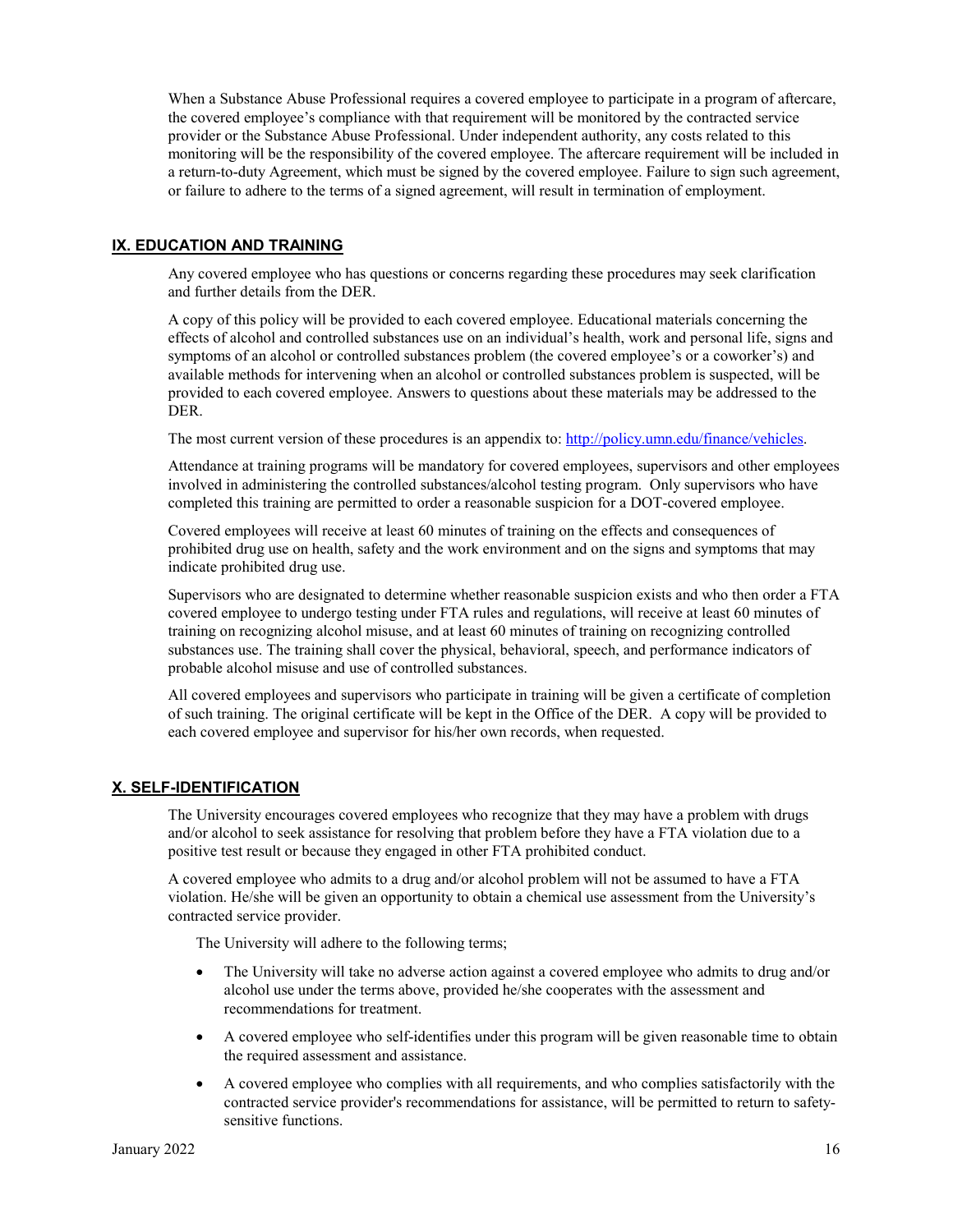• A covered employee who cooperates and successfully complies with this program will not be considered to have had a FTA violation.

#### **XI. OTHER CONSEQUENCES**

The following consequences (any other consequences described in these procedures that differ from the minimum requirements of FTA rules and regulations) are imposed by the University under independent authority as established by University Human Resources Policies and Procedures, bargaining unit agreements, Civil Service Rules, and P&A Guidelines, and are not required by FTA regulations.

- A. Termination of Employment
	- 1. The University will not guarantee reinstatement of a covered employee who has been removed from safety-sensitive functions after engaging in prohibited conduct, even when that employee is involved and cooperating in DOT's return-to-duty process. The University reserves the right to withhold a final decision regarding reinstatement until after results of a return-to-duty test have been received.
	- 2. A covered employee who engages in prohibited conduct (Section VI[B]) a second time will be subject to disciplinary action as established by University Human Resources Policies and Procedures, bargaining unit agreements, Civil Service Rules, and P&A Guidelines.
	- 3. A covered employee who tests positive for controlled substance or whose test indicates alcohol concentration of 0.04 or greater following a fatal accident will, under FTA rules, be immediately removed from service and under the University's independent authority, will be subject to disciplinary action as established by University Human Resources Policies and Procedures, bargaining unit agreements, Civil Service Rules, and P&A Guidelines.
	- 4. A covered employee who is convicted of driving under the influence of controlled substances and/or alcohol while on duty will be subject to disciplinary action up to and including termination of employment as established by University Human Resources Policies and Procedures, bargaining unit agreements, Civil Service Rules, and P&A Guidelines.
	- 5. A covered employee who refuses to submit to required testing for alcohol and/or controlled substances will be subject to disciplinary action as established by University Human Resources Policies and Procedures, bargaining unit agreements, Civil Service Rules, and P&A Guidelines.
	- 6. A covered employee who provides three alcohol test results that are greater than 0.02 but below 0.04, and whose employment is not terminated as provided herein, will be terminated from employment if he/she refuses to be assessed by a University-approved assessor, or refuses to sign a release of information for the University to receive assessment results, or refuses to participate in or complete a program of rehabilitation or treatment recommended by the assessor.
	- 7. When a covered employee has not reported a scheduled Substance Abuse Professional appointment within three (3) working days after receiving the Substance Abuse Professional's name and phone number, the University will no longer continue to hold the covered employee's position open, and will consider the covered employee to have voluntarily resigned and no longer eligible for rehire by the University's paratransit system.
	- 8. If a Substance Abuse Professional reports that a covered employee is not cooperating, or has dropped out of the program, the covered employee subject to disciplinary action as established by University Human Resources Policies and Procedures, bargaining unit agreements, Civil Service Rules, and P&A Guidelines and will take steps to replace the covered employee.
	- 9. When it is discovered that a covered employee provided false information regarding previous test results on pre-employment tests, or when other information on the application has been falsified, the employee will be immediately removed from safety-sensitive functions, and required to complete a Substance Abuse Professional's assessment and a negative return-toduty test before being considered for return to safety-sensitive functions.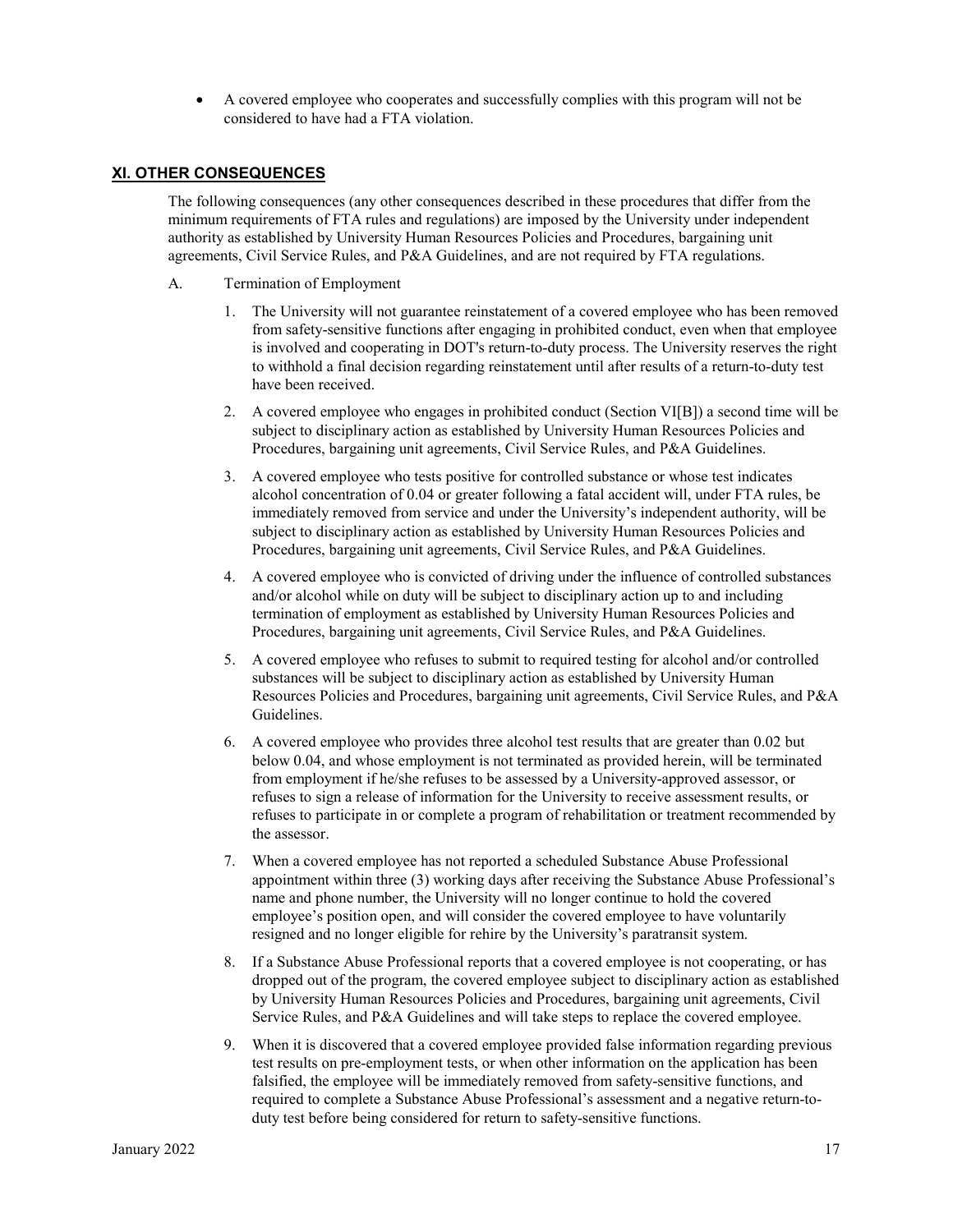#### B. Suspended Status

- 1. When a covered employee's alcohol test result is above 0.02 but less than 0.04, FTA regulations require that the covered employee be removed from safety-sensitive functions (See definition: *safety-sensitive*) for eight (8) hours. Under independent authority, the covered employee's department may consider this to be unpaid leave.
- 2. When a covered employee is using a prescription medication for a controlled substance and provides no written notice or authorization from a licensed medical practitioner advising that the covered employee may continue to perform safety-sensitive functions while using the medication, the covered employee's department reserves the right to place the covered employee on unpaid leave until such information is received by the DER or until the medication is no longer required.
- 3. A covered employee who is charged by any governmental authority with driving under the influence of controlled substances and/or alcohol while on duty will be placed on unpaid leave, pending resolution of the charge.

#### **XII. DEFINITIONS**

- **Accident** means an occurrence involving a vehicle in which:
	- a. There is the loss of human life, or;
	- b. anyone receives bodily injury and immediately receives medical treatment away from the accident scene, or;
	- c. Any involved vehicle sustains disabling damage as defined in these procedures as the result of this occurrence and a vehicle is transported away from the scene by a tow truck or other vehicle.
- **Actual knowledge** means actual knowledge by a supervisor or manager that a covered employee has used alcohol on duty based on the supervisor's or manager's direct observation of the covered employee or, a covered employee's admission of alcohol use.
- **Adulterated specimen** means a specimen that has been altered, as evidenced by test results showing either a substance that is not a normal constituent for that type of specimen or showing an abnormal a concentration of an endogenous substance.
- **Alcohol** means the intoxicating agent in beverage alcohol, ethyl alcohol, or other low molecular weight alcohols including methyl and isopropyl alcohol.
- **Alcohol concentration (or content)** means the alcohol in a volume of breath expressed in terms of grams of alcohol per 210 liters of breath as indicated by an evidential breath test (BrAC).
- **Alcohol screening device (ASD)** means a breath or saliva device, other than an EBT, that is approved by the National Highway Traffic Safety Administration (NHTSA) and appears on ODAPC's Web page for "Approved Screening Devices to Measure Alcohol in Bodily Fluids" because it conforms to the model specifications from NHTSA.
- **Alcohol use** means the drinking or swallowing of any beverage, liquid mixture or preparation (including any medication), containing alcohol.
- **Aliquot** mean a fractional part of a specimen used for testing. It is taken as a sample representing the whole specimen.
- **Breath Alcohol Technician (BAT)** is person who instructs and assists employees in the alcohol testing process and operates an evidential breath testing device.
- **Canceled test** means a drug or alcohol test that has a problem identified that cannot be or has not been corrected, or which is otherwise required, by 49 CFR Part 40, to be canceled. A canceled test is neither a positive nor a negative test. The University will not take adverse job action based on a canceled test.
- **Collection site** means a place designated by University Health and Safety—Biosafety and Occupational Health Department where individuals present themselves for the purpose of providing a specimen of their urine to be analyzed for the presence of controlled substances, or for purposes of providing a breath sample to be analyzed for alcohol concentration.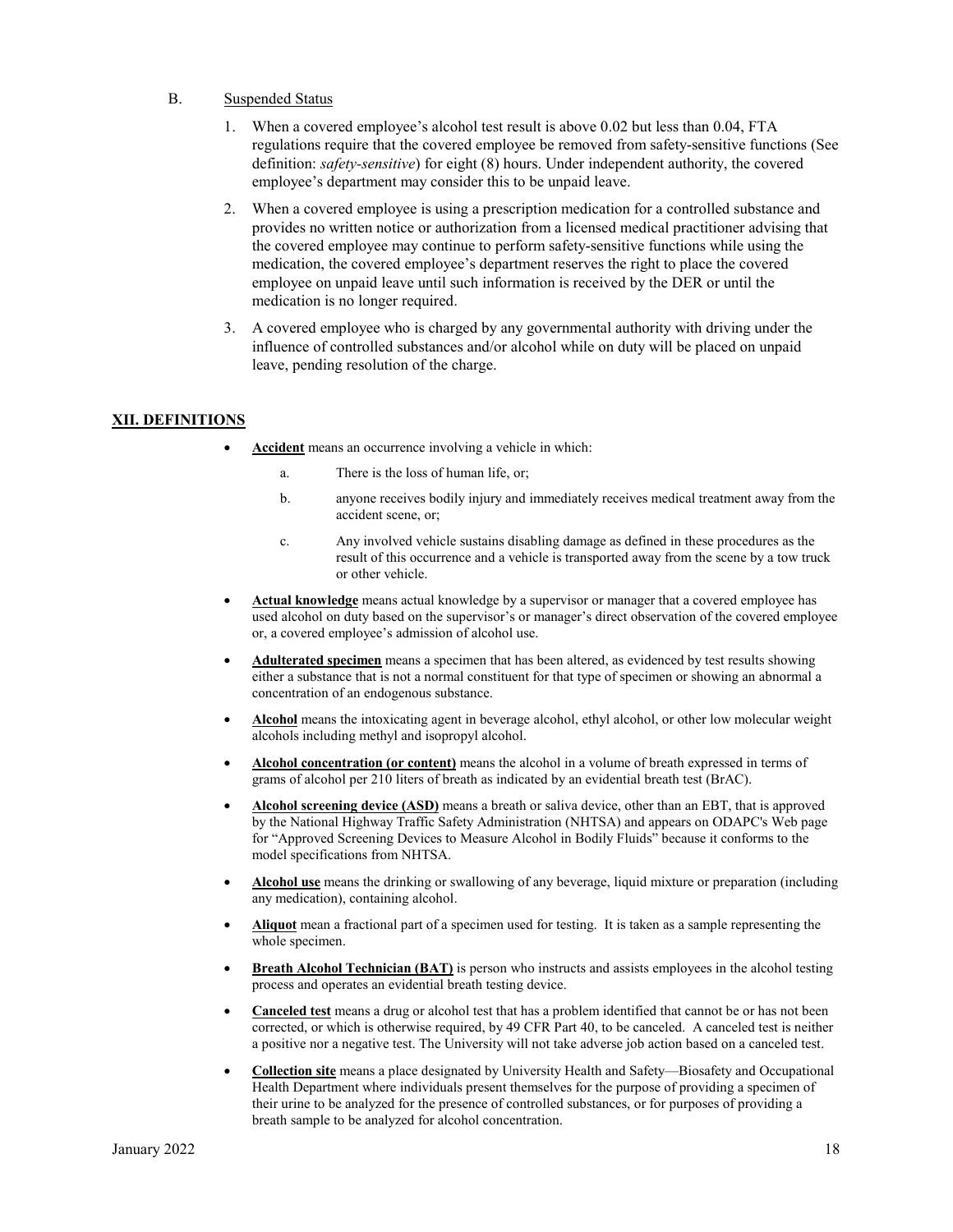#### • **Confirmatory test**

- a. For alcohol testing, a confirmatory test is a second test following a screening test with a result of 0.02 or greater, conducted 15-30 minutes later, that provides quantitative data of alcohol concentration. This test is performed on an Evidential Breath Testing device (EBT) and is conducted by a Breath Alcohol Technician (BAT).
- b. For controlled substances testing, a confirmatory test is a second analytical procedure performed on a different aliquot of the original specimen to identify the presence of a specific drug or metabolite.
- **Confirmatory validity test** means a second test performed on a different aliquot of the original urine specimen to further support a validity test result.
- **Consortium** means a service agent that provides or coordinates the provision of a variety of drug and alcohol testing services to University Health and Safety—Biosafety and Occupational Health Department.
- **Covered employee** means a person, including an applicant or transferee, who performs or will perform a safety-sensitive function for an entity subject to 49 CFR Part 655. Any person who operates a revenue service vehicle. This includes, but is not limited to: full time, regularly employed employees; casual, intermittent or occasional employees who are employed by the University, or who operate a revenue service vehicle at the direction of or with the consent of the University.

A volunteer is a covered employee if:

- 1. The volunteer is required to hold a commercial driver's license to operate the vehicle; or
- 2. The volunteer performs a safety-sensitive function for an entity subject to CFR Part 655 and receives remuneration in excess of his or her actual expenses incurred while engaged in the volunteer activity.
- **DER (Designated Employer Representative)** means an employee(s) authorized by the University to take immediate action(s) to remove employees from safety-sensitive duties, or cause employees to be removed from these covered duties, and to make required decisions in the testing and evaluation processes. The DER also receives test results, schedule tests, communicate test results and maintain test records, SAP reports and other communications on behalf of the University, consistent with the requirements of 49 CFR Part 40 and is the primary resource for questions related to these Procedures, works in conjunction with the Human Resources Representative (HRR) when there is a violation under these Procedures. (The University's DER is an appointed employee in University Health and Safety— Biosafety and Occupational Health Department.)
- **DHHS-approved laboratory** means any U.S. laboratory that is certified by HHS under the National Laboratory Certification Program as meeting the minimum standards of Subpart C of the U.S. Department of Health and Human Services Mandatory Guidelines for Federal Workplace Drug Testing Programs. Drug tests for the University's FTA-covered employees will be performed by a DHHScertified laboratory.
- **Dilute specimen** means a urine specimen with creatinine and specific gravity values that are lower than expected for human urine.
- **Disabling damage** means damage that precludes departure of a motor vehicle from the scene of the accident in its usual manner in daylight after simple repairs. *Inclusions.*
	- o Damage to motor vehicles that could have been driven but would have been further damaged if so driven.

*Exclusions.*

- i. Damage that can be remedied temporarily at the scene of the accident without special tools or parts.
- ii. Tire disablement without other damage even if no spare tire is available.
- iii. Headlight or taillight damage.
- iv. Damage to turn signals, horn, or windshield wipers that make them inoperative.
- **DOT rules and regulations** include rules and regulations established by U.S. Department of Transportation (DOT) and Federal Transit Administration (FTA).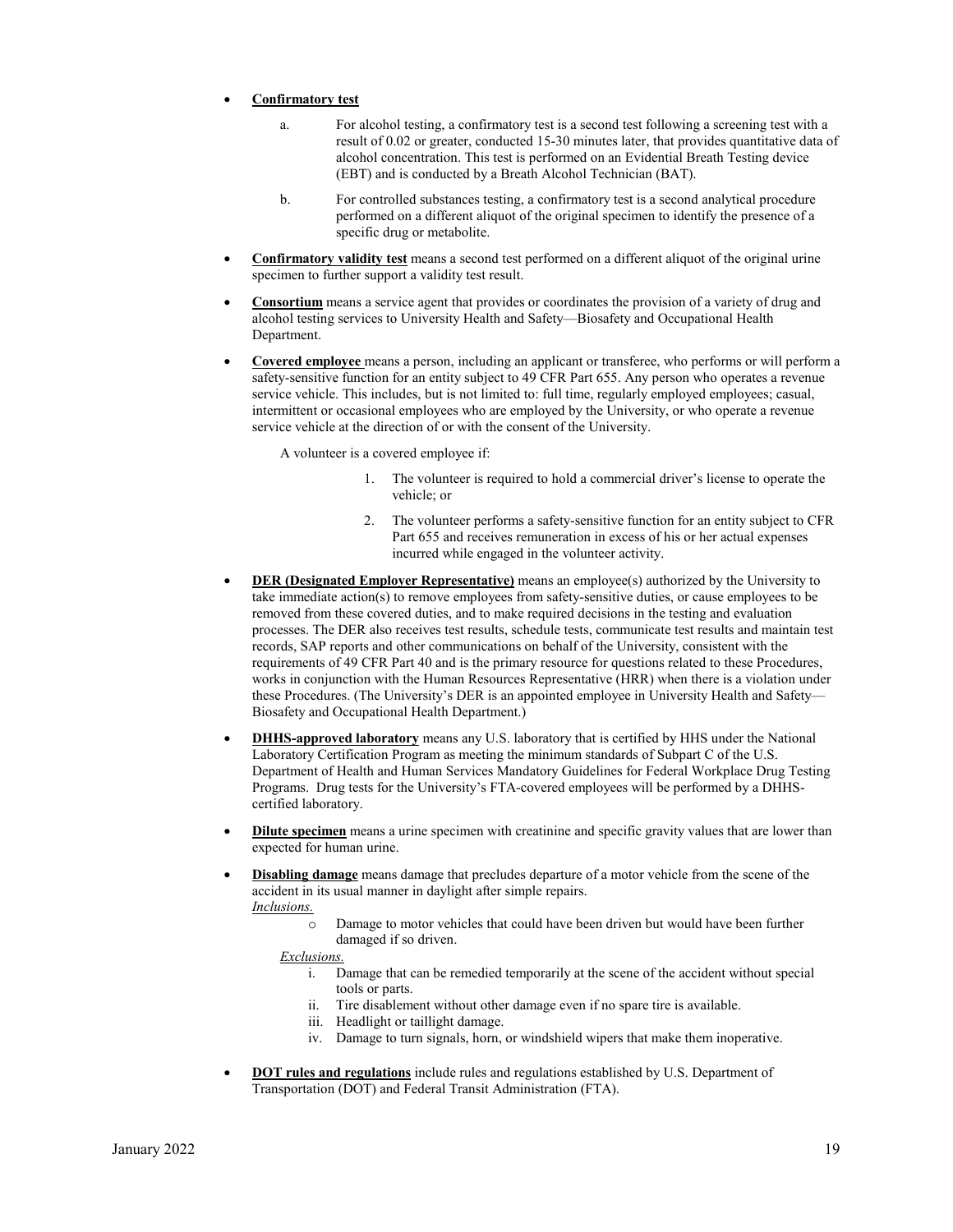- **Drugs**. The drugs for which tests are required are marijuana, cocaine, amphetamines and methamphetamines (including MDMA [Ecstasy] and MDEA), phencyclidine (PCP), and opioids. Opioids include codeine, heroin, morphine, and semi-synthetic opioids: hydrocodone, oxycodone, hydromorphone, and oxymorphone. Common names for these semi-synthetic opioids include OxyContin, Percodan, Percocet, Vicodin, Lortab, Norco, Dilaudid, and Exalgo, among others.
- **Employer** means a recipient or other entity that provides public transportation service or which performs a safety-sensitive function for such recipient or other entity. In these procedures, Employer means the University, including its agents, officers, and representatives.
- **Evidential Breath Testing Device (EBT)**. A device that is approved by the National Highway Traffic Safety Administration (NHTSA) for the evidential testing of breath at the .02 and .04 alcohol concentrations, and appears on ODAPC's Web page for "Approved Evidential Breath Measurement Devices" because it conforms with the model specifications available from NHTSA.
- **FTA** means Federal Transit Administration, an Operating Administration of the U.S. Department of Transportation (DOT).
- **Human Resources Representative (HHR)** means a Human Resources employee from an FTA-covered employee's administrative unit, department, or campus who will be involved in deciding what disciplinary action to take against the FTA-covered employee when there is a violation under these procedures.
- **Illegal drugs** include any so-called "synthetic" marijuana products, any so-called "bath salt" type products, or any product not prescribed by a doctor or similar licensed health care professional which causes intoxication or impairment of safety-sensitive functions.
- **Initial drug test (screening drug test)** means the test used to differentiate a negative specimen from one that requires further testing for drugs or drug metabolites.
- **Initial specimen validity test** means the first test used to determine if a urine specimen is adulterated, diluted, substituted, or invalid.
- **Invalid drug test** means the result reported by an HHS-certified laboratory in accordance with the criteria established by HHS Mandatory Guidelines when a positive, negative, adulterated, or substituted result cannot be established for a specific drug or specimen validity test.
- **Job applicant** means a person, independent contractor, or person working for an independent contractor, who applies to become an employee of the University, and includes a person who has received a job offer made contingent on the person passing a drug test.
- **Limit of Detection (LOD)** means the lowest concentration at which an analyte can be reliably shown to be present under defined conditions.
- **Medical Review Officer** means a licensed physician responsible for receiving laboratory results generated by University Health and Safety's drug testing program who has knowledge of substance abuse disorders and who has appropriate medical training to interpret and evaluate an individual's confirmed positive test result together with his/her medical history and any other relevant biomedical information. An MRO must have completed an MRO Qualification Training specific to Part 40, and an examination administered by a nationally recognized MRO certification board or subspecialty board for medical practitioners in the field of medical review of DOT-mandated drug tests.
- **Negative result (drugs)** means the result reported by an HHS-certified laboratory to an MRO when a specimen contains no drug, or the concentration of the drug is less than the cutoff concentration for the drug or drug class and the specimen is a valid specimen.
- **Non-negative specimen** means a urine specimen that is reported as adulterated, substituted, positive (for drug(s) or drug metabolite(s), and/or invalid.
- **Oxidizing adulterant** means a substance that acts alone or in combination with other substances to oxidize drugs or drug metabolites to prevent the detection of the drug or drug metabolites or affects the reagents in either the initial or confirmatory drug test.
- **Performing (a safety-sensitive function)** means a covered employee is considered to be performing a safety-sensitive function and includes any period in which he or she is actually performing, ready to perform, or immediately available to perform such functions.
- **Positive rate for random drug testing** means the number of verified positive results for random drug tests conducted under this part plus the number of refusals of random drug tests required by this part,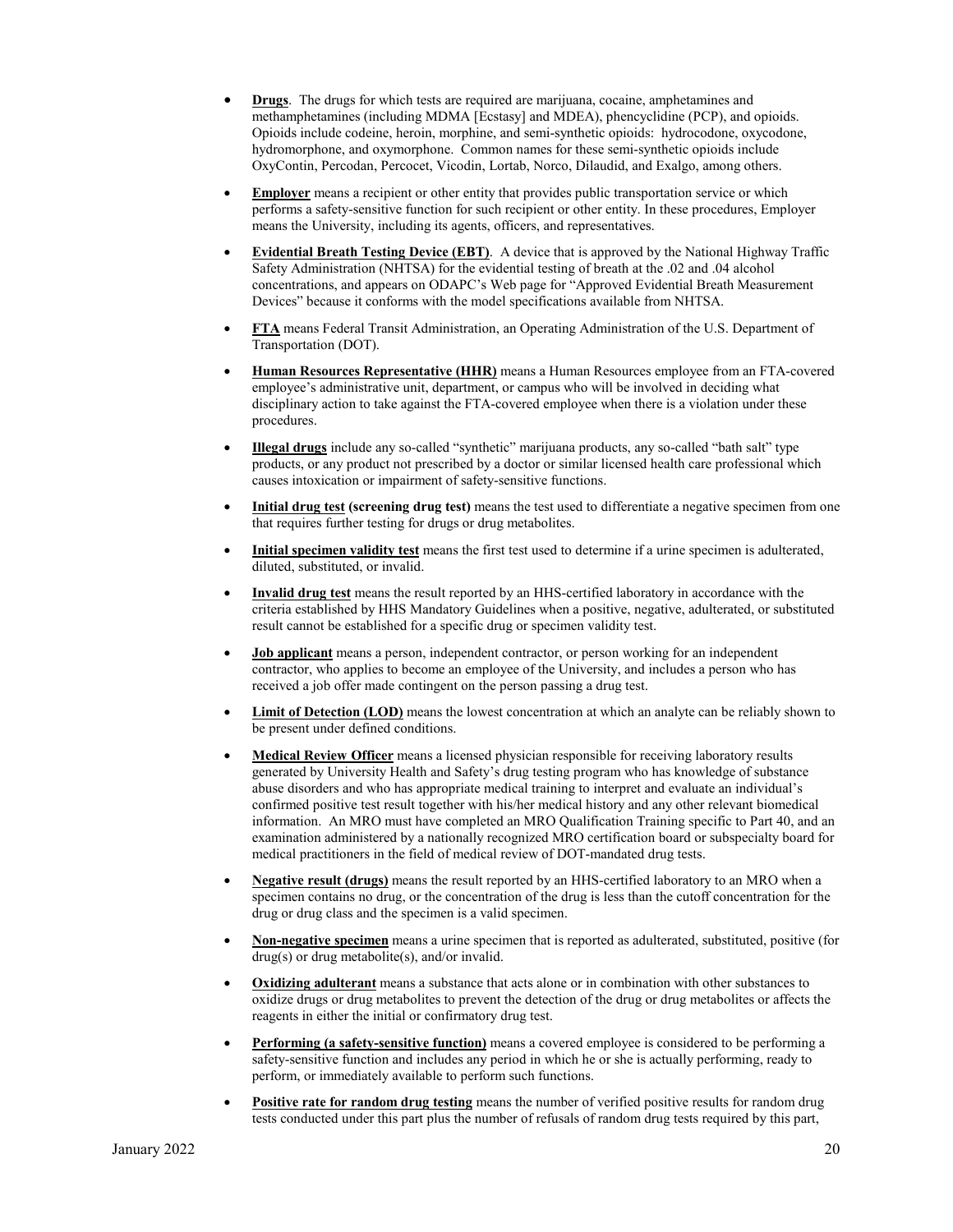divided by the total number of random drug tests results (i.e., positive, negative, and refusals) under this part.

- **Positive Test (alcohol)** occurs when a covered employee's confirmatory test result reads 0.04% or higher.
- **Random selection** means a scientifically valid method for selection of covered employees to be tested that results in an equal probability that any covered employee from a group of covered employees subject to the selection mechanism will be selected, and does not give an employer discretion to waive the selection of any employee under the mechanism. Thus, a covered employee might be selected more than once during a year.
- **Reasonable suspicion** means a belief that a covered employee has violated alcohol or controlled substances prohibitions, based on specific, contemporaneous, documentable observations concerning the appearance, behavior, speech, or body odors of that employee. In the case of controlled substances, the observations may include indicators of the chronic and withdrawal effects of controlled substances.
- **Reconfirmed** means the result reported for a split specimen when the second laboratory can corroborate the original result reported for the primary specimen.
- **Refusal to submit to a required alcohol test** includes failure to appear for any alcohol test, or within a reasonable time, failure to provide a breath specimen for a required test, failure to remain at the testing site until the testing process is complete, failure to provide a sufficient breath specimen without a medical explanation, failure to undergo a medical examination following inability to provide a sufficient breath specimen, refusal to sign Step 2 of the Alcohol Testing Form, and failure to cooperate with the testing process.
- **Refusal to submit to a required drug test** includes failure to appear for any drug test, or within a reasonable time, failure to remain at the collection site until the testing process is complete, refusal to provide a urine specimen for a required drug test, failure to permit a directly observed or monitored collection when required by 49 CFR Part 40 procedures, failure to provide a sufficient amount of urine without a medical explanation, failure to take a second test when required by a collector or the University, failure to undergo a medical examination following inability to provide a sufficient urine sample, and failure to cooperate with the collection/testing process (including refusing to empty pockets at the collection site), and refusing to wash hands when instructed), behaving in a confrontational way that disrupts the collection process, possessing or wearing a prosthetic or other device that could be used to interfere with the collection process, or admitting to the collector or MRO that the specimen had been adulterated or substituted.

If an applicant refuses to submit to pre-employment testing, the job offer will be immediately withdrawn, and the applicant will be provided with the name, address and phone number of qualified Substance Abuse Professionals. An applicant who fails to show up for a pre-employment test, or who shows up and leaves the collection site before having selected a collection kit, is not deemed to have refused to submit to a pre-employment drug test. (40.191[a][2]).

- **Rejected for testing** means the result reported by an HHS-certified laboratory when no tests are performed for a specimen because of a fatal flaw or a correctable flaw that is not corrected.
- **Safety-sensitive function** means any of the following duties, when performed by employees of recipients, subrecipients, operators, or contractors: (1) Operating a revenue service vehicle, including when not in revenue service; (2) Operating a nonrevenue service vehicle, when required to be operated by a holder of a Commercial Driver's License; (3) Controlling dispatch or movement of a revenue service vehicle; (4) Maintaining (including repairs, overhaul and rebuilding) a revenue service vehicle or equipment used in revenue service; (5) Carrying a firearm for security purposes.. An employee is considered to be performing a safety-sensitive functions during any period in which he/she is actually performing, ready to perform, or immediately available to perform safety-sensitive functions.
- **<u>Screening test.</u>** See "Initial test (for drugs)" definition above.
- **<u>Screening test</u>** (for alcohol) means an analytical procedure to determine whether a covered employee may have a prohibited concentration of alcohol in a breath specimen.
- **Split specimen collection** means a collection in which the urine collected is divided into two separate specimen bottles, the primary specimen (Bottle A) and the split specimen (Bottle B).
- **Substance Abuse Professional (SAP)** means a licensed physician (Medical Doctor or Doctor of Osteopathy), or a licensed or certified psychologist, social worker, employee assistance professional, marriage and family therapist (MFT), or addiction counselor (certified by the National Association of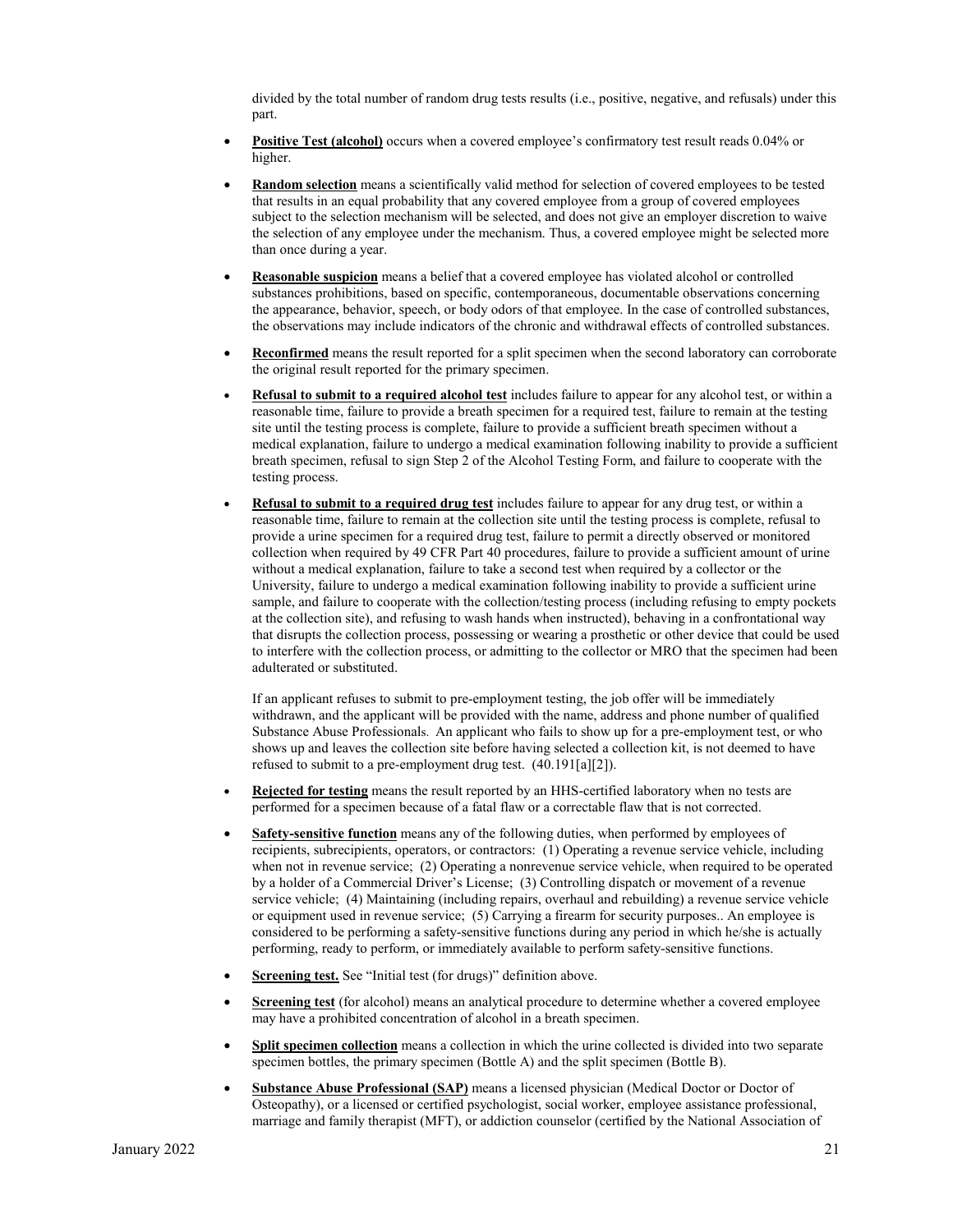Alcoholism and Drug Abuse Counselors Certification Commission [NAADAC] or by the International Certification Reciprocity Consortium/Alcohol & Other Drug Abuse [ICRC]), or by the National Board of Certified Counselors, Inc. and Affiliates/MAC [NBCC], with knowledge of and clinical experience in the diagnosis and treatment of alcohol and controlled substances-related disorders. An SAP evaluates employees who have violated a FTA drug and alcohol regulation and makes recommendations concerning education, treatment, follow-up testing, and aftercare. A SAP must have completed a SAP Qualification Training specific to Part 40 and modal rules, and a SAP Exam.

- **Substituted specimen** means a specimen with creatinine and specific gravity values that are so diminished that they are not consistent with human urine.
- **Testing levels** means levels established by the U.S. DHHS, at which a specimen or sample is determined to be either negative or positive, according to 49 CFR Part 40, Procedures for Transportation Workplace Drug and Alcohol Testing Programs.
- **University property** means all owned and/or -leased property, including but not limited to owned and/or leased buildings and other real estate, parking lots and vehicles located on parking lots, and University-owned and/or -leased vehicles, lockers, and desks.
- **Vehicle** means a bus, electric bus, van, automobile, rail car, trolley car, trolley bus, or vessel. A public transportation vehicle is a vehicle used for public transportation or for ancillary services.

#### **XIII. REFERENCES**

Title 49 CFR Part 655, et al., Federal Transit Administration (FTA) Prevention of Alcohol Misuse and Prohibited Drug Use in Transit Operations, as amended.

Title 49 CFR Part 40, Procedures for Transportation Workplace Drug and Alcohol Testing Programs, as amended.

University of Minnesota's Human Resources Policies and Procedures including, but not limited to, governing bodies such as labor contracts, Civil Service Rules, and P&A Guidelines

Should there be conflicts between Federal regulations and these procedures, attributed in part to revisions to the law or changes in interpretations, and when those changes have not been updated or accurately reflected in these procedures, the Federal law shall prevail.

#### *THESE DRUG AND ALCOHOL TESTING PROGRAM PROCEDURES ARE NOT AN EMPLOYMENT CONTRACT OR AN OFFER OF AN EMPLOYMENT CONTRACT*

*The University may change, alter, or eliminate any or all portions of these procedures as it deems appropriate, or as mandated or permitted by applicable laws, and may interpret it in response to any circumstance. An up-to-date copy of these procedures is kept in the office of the Drug and Alcohol Program Administrator, University Health and Safety—Biosafety and Occupational Health Department, as well as on the UHS website. Employees may request to see these procedures at any time during normal business hours. The most current version of these procedures is an appendix to:<http://policy.umn.edu/finance/vehicles>*

*These procedures themselves are at[: https://bohd.umn.edu/dot-drug-and-alcohol-program](https://bohd.umn.edu/dot-drug-and-alcohol-program)*

*A link to the federal regulations governing these procedures is:<http://www.transportation.gov/odapc/part40>*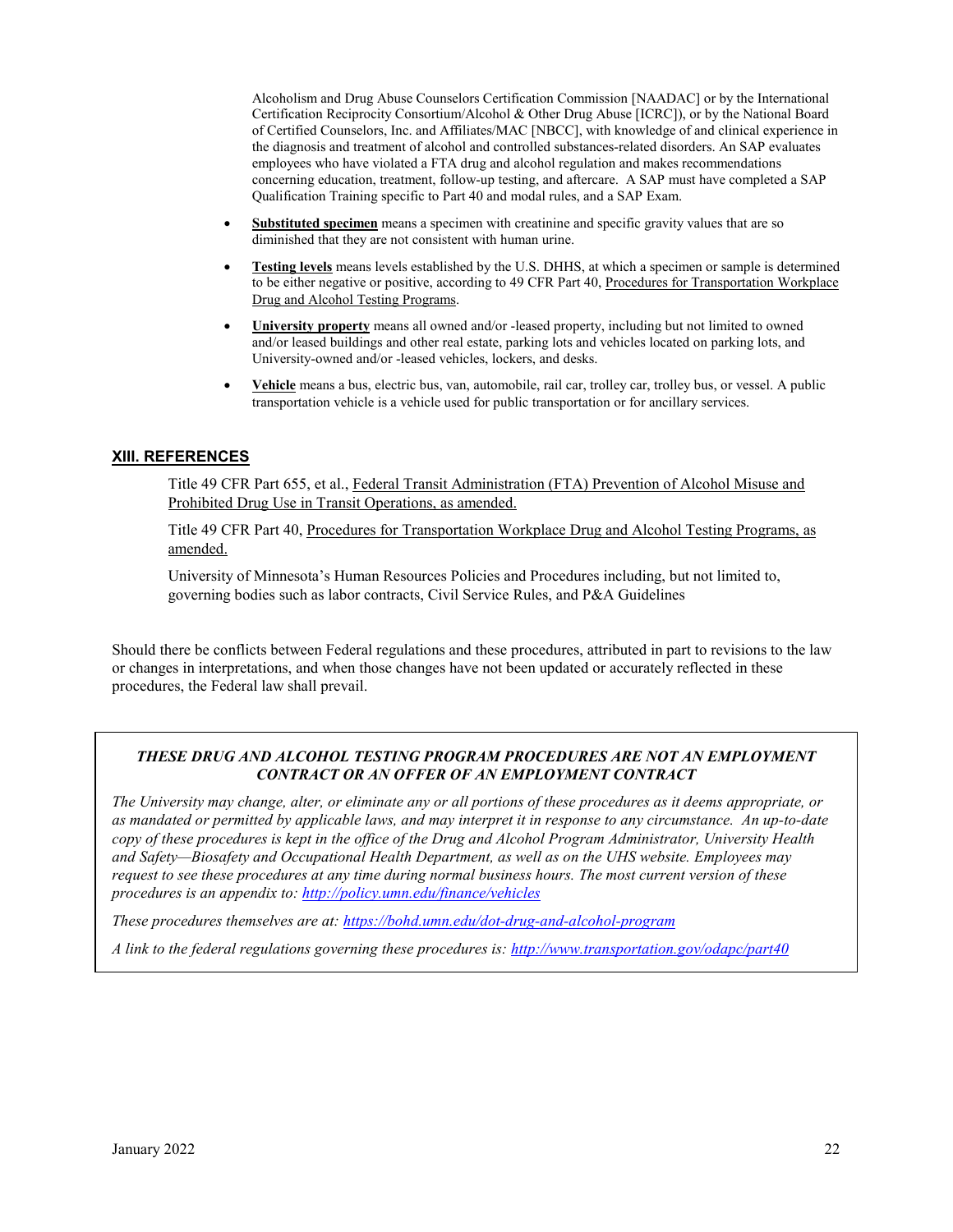**DER (Designated Employer Representative)** Ellie Block University Health and Safety— Biosafety and Occupational Health Department 510 23rd Ave. SE Minneapolis, MN 55455 (612) 626-5008 **DHHS-approved Laboratory** LabCorp. 402 West County Road D New Brighton, MN 55113 (651) 636-7466 **Human Resources Representative (HHR)** Ann Durushia University Services Human Resources 300 Donhowe Building 319-15th Avenue SE Minneapolis, MN 55455 (612) 626-0291 **Medical Review Officer** Neil Dash, Linda Katz, Frantz Michel Doctors Review Service (D.R.S.) 546 Franklin Ave. Massapequa, NY 11758 (800) 526-9341 **Substance Abuse Professional (SAP)** <http://saplist.com/>